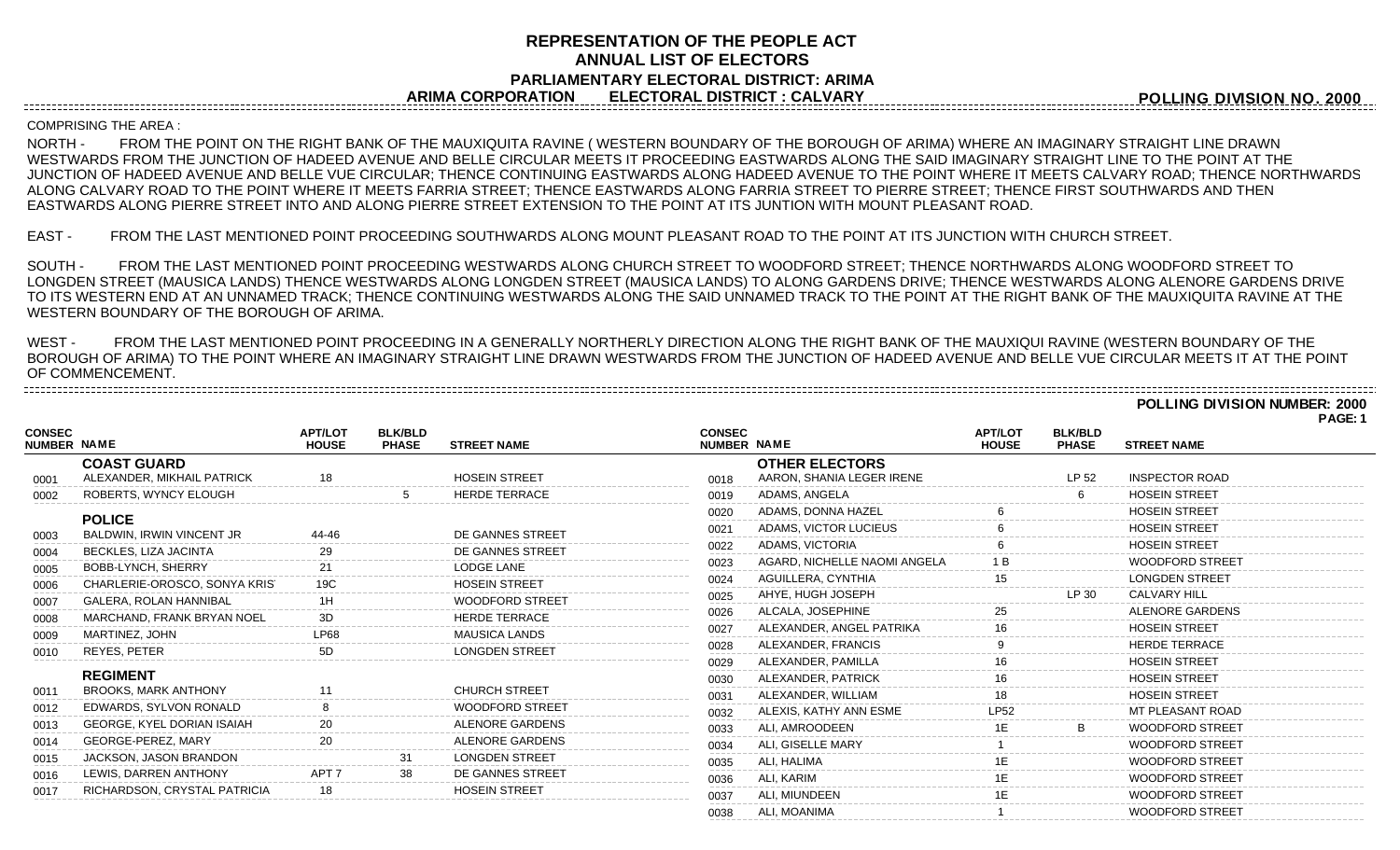| <b>CONSEC</b><br><b>NUMBER NAME</b> |                                  | <b>APT/LOT</b><br><b>HOUSE</b> | <b>BLK/BLD</b><br><b>PHASE</b> | <b>STREET NAME</b>                              | <b>CONSEC</b><br>NUMBER NAME |                                  | <b>APT/LOT</b><br><b>HOUSE</b> | <b>BLK/BLD</b><br><b>PHASE</b> | <b>STREET NAME</b>     | PAGE: 2 |
|-------------------------------------|----------------------------------|--------------------------------|--------------------------------|-------------------------------------------------|------------------------------|----------------------------------|--------------------------------|--------------------------------|------------------------|---------|
| 0039                                | ALI, RICHARD ASHTON              | 1E                             |                                | <b>WOODFORD STREET</b>                          | 0083                         | <b>BAPTISTE, JOSEPH</b>          | 6                              |                                | <b>LONGDEN STREET</b>  |         |
| 0040                                | ALI-NARINE, CALOUTEE             | 1A                             |                                | <b>LONGDEN STREET</b>                           | 0084                         | <b>BASCOMBE, KERN DON MATHEW</b> |                                | 6                              | WOODFORD STREET        |         |
| 0041                                | ALLAIN, KEIR-MARC CHARLES        | 22                             |                                | MT PLEASANT ROAD                                | 0085                         | <b>BASTIEN, FREDA</b>            | LP 21                          |                                | <b>WOODFORD STREET</b> |         |
| 0042                                | ALVAREZ, SHIOBAN KRISTAL         | 19                             |                                | <b>HOSEIN STREET</b>                            | 0086                         | BASTIEN, JEMMA LEAH              | LP 22                          | #69                            | <b>WOODFORD STREET</b> |         |
| 0043                                | ANDREWS, AMANDA JENNIL S         | 6                              |                                | <b>HOSEIN STREET</b>                            | 0087                         | BATTOO, KELSEY JACINTA           |                                | 15                             | <b>HOSEIN STREET</b>   |         |
| 0044                                | ANDREWS, KEVON ANTHONY           | 38                             |                                | DE GANNES STREET                                | 0088                         | BATTOO-JOHANITAN, AVIAN H        | 15                             |                                | <b>HOSEIN STREET</b>   |         |
| 0045                                | ANTOINE, CAMILLE DIVILIA         | LOT <sub>10</sub>              |                                | <b>WOODFORD STREET</b>                          | 0089                         | BECKLES, ANTHONY NOEL            |                                | 16                             | DE GANNES STREET       |         |
| 0046                                | ANTOINE, DARRYL ARNOLD           | LOT70                          |                                | ALENORE GARDENS                                 | 0090                         | BEHARRY, ALVIN CHRISTOPHER       | 6                              |                                | <b>HOSEIN STREET</b>   |         |
| 0047                                | ANTOINE, ROBIN MICHAEL           | -1                             |                                | <b>WOODFORD STREET</b>                          | 0091                         | BEHARRY-ASSEE, MARGARET ANN      |                                | #35                            | <b>LONGDEN STREET</b>  |         |
| 0048                                | ANTOINE, THERESE                 | LP30                           |                                | <b>HADEED AVENUE</b>                            | 0092                         | BELCON, ANIELLE LAUREN           |                                |                                | ST JOSEPH STREET       |         |
| 0049                                | ARMSTRONG, DWAYNE JOHN           | 54                             |                                | MT PLEASANT ROAD                                | 0093                         | BELFORD, ARIANA BLESSED          | LP 3/17                        |                                | PIERRE STREET          |         |
| 0050                                | ASSALAM, AMIYAH MAKAYLA          | 17                             |                                | <b>HOSEIN STREET</b>                            | 0094                         | <b>BELFORD, NAFIA RUTH</b>       | <b>LP55</b>                    |                                | PIERRE STREET          |         |
| 0051                                | ASSEE, BERTRAM                   | 35                             |                                | <b>LONGDEN STREET</b>                           | 0095                         | BELFORD, ROXANNE HEATHER DAV     | LP 3/17                        |                                | PIERRE STREET          |         |
| 0052                                | ASSEE, CHARLES CARLISLE          | 35                             |                                | <b>LONGDEN STREET</b>                           | 0096                         | BENGOCHEA, ACTELLINA             | 16                             |                                | DE GANNES STREET       |         |
| 0053                                | ASSEE, DAVID                     | 35                             |                                | <b>LONGDEN STREET</b>                           | 0097                         | BENJAMIN, LINDSEY DARON          | 30                             |                                | <b>LONGDEN STREET</b>  |         |
| 0054                                | ASSEE, KERRY PAUL PHILLIP        | 19                             |                                | <b>LONGDEN STREET</b>                           | 0098                         | BENJAMIN, OTTERAN JUNIOR M       | 30                             |                                | <b>LONGDEN STREET</b>  |         |
| 0055                                | ASSEE, MARK                      | 31                             |                                | <b>LONGDEN STREET</b>                           | 0099                         | BENNY, NYLA KAROL PEACHES        | 19C                            |                                | <b>HOSEIN STREET</b>   |         |
| 0056                                | ASSEE, MAXIE                     | 9                              |                                | <b>CHURCH STREET</b>                            | 0100                         | BENNY-JOHN, NICOLE KARISSA C     | #1F                            |                                | WOODFORD STREET        |         |
| 0057                                | ASSEE, MICAELA QUAILANN D M      | 35                             |                                | <b>LONGDEN STREET</b>                           | 0101                         | BERRYMAN, ANTHONY ROBERT         | 2 N                            |                                | <b>LONGDEN STREET</b>  |         |
| 0058                                | ASSEE, RAY DOMINIC RAPHAEL       | 35                             |                                | <b>LONGDEN STREET</b>                           | 0102                         | BERRYMAN, SANDRA JACQUELINE      | 2N                             |                                | <b>LONGDEN STREET</b>  |         |
| 0059                                | ASSEE, SUEANN CRYSTAL DEBRA      | 35                             |                                | <b>LONGDEN STREET</b>                           | 0103                         | BERTRAND, DWAYNE JOHN            |                                |                                | <b>WOODFORD STREET</b> |         |
| 0060                                | ASSEE-BERNARD, HEIDI CINDY ANN   | 19                             |                                | <b>LONGDEN STREET</b>                           | 0104                         | <b>BERTRAND, MICHAEL</b>         | 1J                             |                                | WOODFORD STREET        |         |
| 0061                                | ASSUE, KENDELL DAVE              | 1G                             |                                | <b>ST JOSEPH STREET</b>                         | 0105                         | BERTRAND, PATRICIA               | 1J                             | 1 J                            | WOODFORD STREET        |         |
|                                     | ASSUE, KYLE DAMAIN               | 1G                             |                                | <b>ST JOSEPH STREET</b>                         | 0106                         | BERTRAND, TERRANCE BENEDICT      | 1J.                            |                                | WOODFORD STREET        |         |
| 0062                                | ATWELL, BEVLIN VIRGINIA          |                                | OPP LP 19                      | MT PLEASANT ROAD                                | 0107                         | BERTRAND, VISHANNA JAMUNA        |                                |                                | WOODFORD STREET        |         |
| 0063                                | AUGUSTE, ANYA MARIE              |                                |                                | <b>LONGDEN STREET</b>                           |                              | BERTRAND, WAYNE JOHN             | 1J                             |                                | WOODFORD STREET        |         |
| 0064                                | AUGUSTE, MARCELINE JENNY         | #27<br>27                      |                                | <b>LONGDEN STREET</b>                           | 0108                         | BEST, ANN-JEANETTE NATALIE       | 3A                             |                                | ALENORE GARDENS        |         |
| 0065                                |                                  | 27                             |                                | <b>LONGDEN STREET</b>                           | 0109                         |                                  | ЗΑ                             |                                | ALENORE GARDENS        |         |
| 0066                                | AUGUSTE, RENOIR JONATHAN         |                                |                                | <b>LONGDEN STREET</b>                           | 0110                         | BEST, JAMAL MARCUS MATTHEW       |                                |                                |                        |         |
| 0067                                | AUGUSTE, RICKY                   | 27<br>8                        |                                |                                                 | 0111                         | BEST-ROSE, JOANNE BEVERLY        |                                |                                | <b>LONGDEN STREET</b>  |         |
| 0068                                | AUGUSTUS-EDWARDS, CANDICE H      |                                |                                | <b>WOODFORD STREET</b><br><b>LONGDEN STREET</b> | 0112                         | BETAUDIER, CURTIS BRIAN          |                                |                                | WOODFORD STREET        |         |
| 0069                                | AUSTARLIE, MARY BARBARA          | 33                             |                                | ALENORE GARDENS                                 | 0113                         | BETAUDIER, IYANNA LEANNA         |                                |                                | WOODFORD STREET        |         |
| 0070                                | <b>BACHEW, ASHOKE</b>            | 36                             |                                |                                                 | 0114                         | BETAUDIER, MILDRED               |                                |                                | WOODFORD STREET        |         |
| 0071                                | BACHEW, JASON PHILIP             | 36                             |                                | ALENORE GARDENS                                 | 0115                         | <b>BETAUDIER, VICTOR</b>         | 6                              |                                | WOODFORD STREET        |         |
| 0072                                | BACHEW, JOSHUA EARL              | 36                             |                                | ALENORE GARDENS                                 | 0116                         | BISSESSAR, TRACY-ANN KAHRISSA    |                                |                                | <b>HOSEIN STREET</b>   |         |
| 0073                                | <b>BACHEW, STEPHANIE GAIL</b>    | 36                             |                                | ALENORE GARDENS                                 | 0117                         | <b>BLACK, DWIGHT MARTIN</b>      | LP#57                          |                                | <b>CALVARY HILL</b>    |         |
| 0074                                | BAILEY, AKESHIA CRYSTAL C        | 2C                             |                                | LONGDEN STREET                                  | 0118                         | BLACKWILL-RAYSIDE, JULIET J      | 6                              |                                | <b>HOSEIN STREET</b>   |         |
| 0075                                | BAKSH-NATH, MINISSA S            | 17                             |                                | ELIZABETH VIEW                                  | 0119                         | BOODOOSINGH, KIRLEEN LATOYA      |                                |                                | <b>HOSEIN STREET</b>   |         |
| 0076                                | <b>BALDWIN, JAMES VINCENT</b>    | 44-46                          |                                | BELLE VUE DRIVE                                 | 0120                         | BORNEO, CAMILLE CINDY            | 243                            |                                | PIERRE STREET          |         |
| 0077                                | BALDWIN, JIZZELLE DIANA          | 44-46                          |                                | BELLE VUE DRIVE                                 | 0121                         | BOYNES, JEROME HAMEL SIMON       | 2                              |                                | KING STREET            |         |
| 0078                                | BALDWIN, MARCIA PAULINE          | LP 29                          |                                | <b>WOODFORD STREET</b>                          | 0122                         | BRADSHAW, CAROL NATALIE          |                                | 32                             | <b>LONGDEN STREET</b>  |         |
| 0079                                | <b>BALDWIN, MICHELLE MARIA</b>   |                                | 44-46                          | <b>HADEED AVENUE</b>                            | 0123                         | BRAMBLE, SONJA LESLIAN K S       | 1#9                            |                                | <b>HOSEIN STREET</b>   |         |
| 0080                                | BALDWIN, RONALDO JASON           | 44-46                          |                                | BELLE VUE DRIVE                                 | 0124                         | BRIGGS, TAMMY ABBIE ALLIE        | #15                            |                                | <b>CHURCH STREET</b>   |         |
| 0081                                | <b>BALDWIN, STANLEY VLADIMIR</b> | LP 29                          |                                | <b>WOODFORD STREET</b>                          | 0125                         | BROOKS, BRIAN                    | 11                             |                                | <b>CHURCH STREET</b>   |         |
| 0082                                | BALDWIN-CONLIFFE, NADIA S        | LP 11                          |                                | DE GANNES STREET                                | 0126                         | <b>BROOKS, BRIAN PATRICK</b>     | 11                             |                                | <b>CHURCH STREET</b>   |         |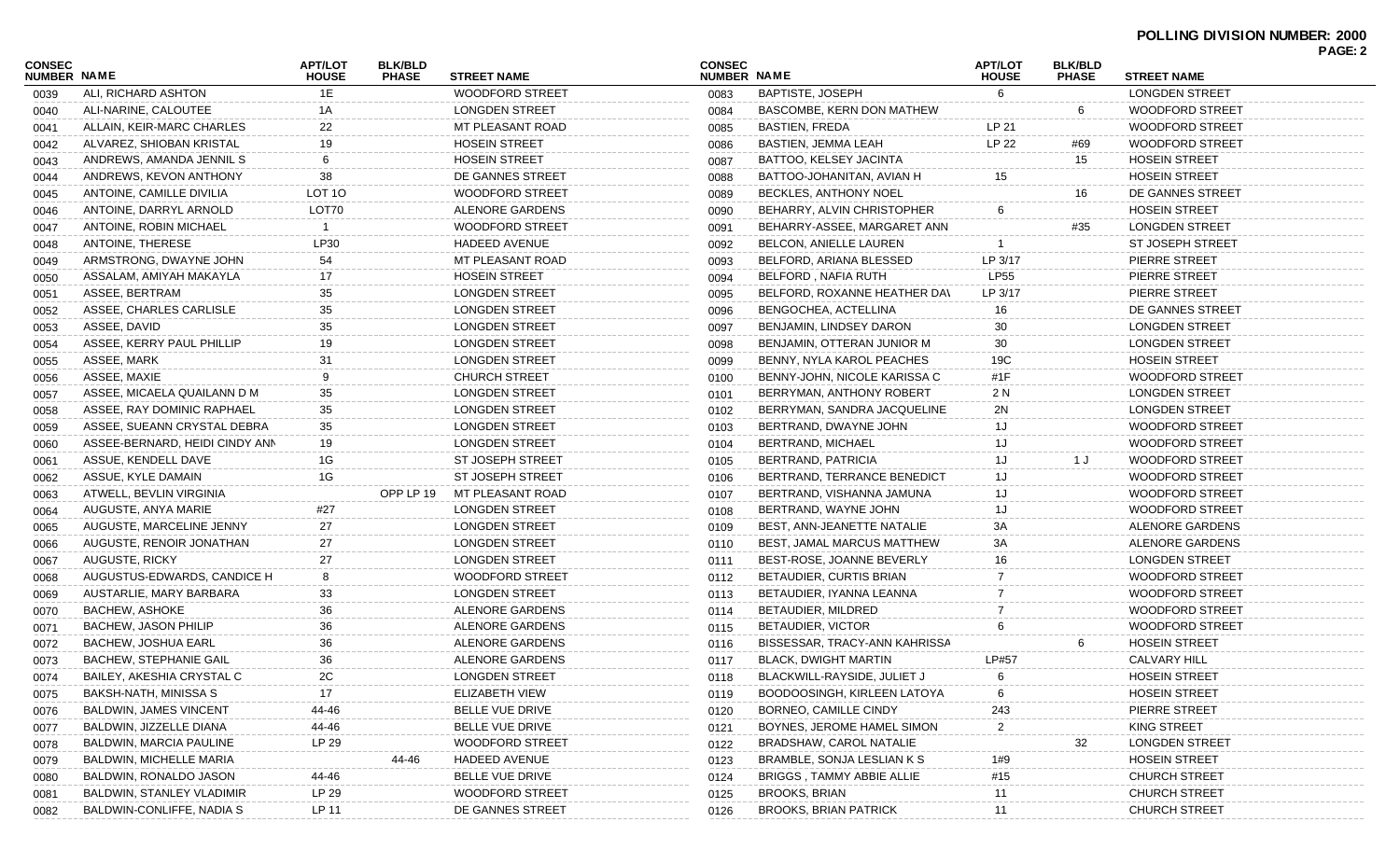| <b>CONSEC</b> |                                 | <b>APT/LOT</b>   | <b>BLK/BLD</b> |                              | <b>CONSEC</b> |                                      | APT/LOT          | <b>BLK/BLD</b> |                         | PAGE: 3 |
|---------------|---------------------------------|------------------|----------------|------------------------------|---------------|--------------------------------------|------------------|----------------|-------------------------|---------|
| NUMBER NAME   |                                 | <b>HOUSE</b>     | <b>PHASE</b>   | <b>STREET NAME</b>           | NUMBER NAME   |                                      | <b>HOUSE</b>     | <b>PHASE</b>   | <b>STREET NAME</b>      |         |
| 0127          | <b>BROOKS, PATRICIA LILLIAN</b> |                  | 11             | <b>CHURCH STREET</b>         | 0171          | CHARLERIE, ZITA                      | 19C              | 19C            | <b>HOSEIN STREET</b>    |         |
| 0128          | <b>BROOKS, STEPHEN JOHN</b>     | 11               |                | <b>CHURCH STREET</b>         | 0172          | CHARLERIE-BENJAMIN, KAY LESLEY       | 19C              |                | <b>HOSEIN STREET</b>    |         |
| 0129          | BRUCE, GARY CHRISTOPHER         | <b>15A</b>       |                | <b>LONGDEN STREET</b>        | 0173          | CHARLES, CLARION                     | 14               |                | <b>CHURCH STREET</b>    |         |
| 0130          | BURNLEY, HUSTON APPOLLONIAS     |                  |                | <b>MARIE STREET</b>          | 0174          | CHARLES, LEON                        | 31               |                | <b>LONGDEN STREET</b>   |         |
| 0131          | CABERA, ANDRÉ JAMES             |                  |                | POLICE STATION STREET        | 0175          | <b>CHARLES, MARLON BOYD</b>          |                  | 14             | <b>CHURCH STREET</b>    |         |
| 0132          | CABERA, DONIL                   |                  |                | MT PLEASANT ROAD             | 0176          | CHIN, NICHOLAS LAWRENCE              | 13               |                | DE GANNES STREET        |         |
| 0133          | CABERA, ISA                     |                  |                | <b>POLICE STATION STREET</b> | 0177          | CHIN, NOELLA MARIA                   |                  | 13             | DE GANNES STREET        |         |
| 0134          | CABERA, JULIANA VIOLET          | <b>LOT 266</b>   |                | MT PLEASANT ROAD             | 0178          | CHIN, TORY                           | 13               |                | DE GANNES STREET        |         |
| 0135          | CABERA, KASIA                   |                  |                | MT PLEASANT ROAD             | 0179          | CHIN ALEONG, MARVIN C                |                  |                | <b>HOSEIN STREET</b>    |         |
| 0136          | CABERA, STEPHANIE               | <b>LOT 266</b>   |                | MT PLEASANT ROAD             | 0180          | CHINALEONG, LEAH GISELLE             | 3                |                | <b>HOSEIN STREET</b>    |         |
| 0137          | CABERA-LEWIS, REISHA            | 266              | <b>LP52</b>    | INSPECTOR ROAD               | 0181          | CHUNE, INDIRA                        | #1 E             |                | <b>WOODFORD STREET</b>  |         |
| 0138          | CAMPO, STEFAN DULAS ANTHONY     | 25               |                | <b>LONGDEN STREET</b>        | 0182          | CIELTO, DAVE FINBAR                  |                  |                | <b>LONGDEN STREET</b>   |         |
| 0139          | CARACCIOLO, MIGUEL RICARDO      | 33               |                | PRINCE STREET                | 0183          | CIELTO, DAVID STANLEY                |                  |                | <b>LONGDEN STREET</b>   |         |
| 0140          | CARACCIOLO, NICOLE DENISE       | 33               |                | PRINCE STREET                | 0184          | CIELTO, ERICA JOAN                   |                  | 001            | <b>LONGDEN STREET</b>   |         |
| 0141          | CEDENO, BERNERDETTE BIANCA      | 12               |                | <b>HOSEIN STREET</b>         | 0185          | CIELTO, HASELY HUGH                  |                  |                | <b>LONGDEN STREET</b>   |         |
| 0142          | CEDENO, WADE RUDOLPH DAVID      | 35               |                | <b>LONGDEN STREET</b>        | 0186          | CIELTO, JENICKA LIMA CHANTELLE       |                  |                | <b>LONGDEN STREET</b>   |         |
| 0143          | CHADEE, AVIE CAROLINA           | 3 A              |                | BELLE VUE DRIVE              | 0187          | CIELTO, JENNA ALEXIS MARGARET        |                  |                | <b>LONGDEN STREET</b>   |         |
| 0144          | CHADEE, DAVE HAROLD NAREIN      | LOT <sub>3</sub> |                | <b>BELLE VUE DRIVE</b>       | 0188          | CIELTO, NIKITA VICTORIA DASIY        | #1               |                | <b>LONGDEN STREET</b>   |         |
| 0145          | CHADEE, DINDIAL HAROLD          | 3 A              |                | <b>BELLE VUE DRIVE</b>       | 0189          | CIELTO, STANLEY JUNIOR PETER         |                  |                | <b>LONGDEN STREET</b>   |         |
| 0146          | CHAI, LEELEN CAROLYN            | 6                |                | MT PLEASANT ROAD             | 0190          | <b>CLEMENT, STEPHAN KESHAWN</b>      | 19 A             |                | <b>HOSEIN STREET</b>    |         |
| 0147          | CHAI, NEILEEN CARISSA SUI LEN   |                  | #6             | MT PLEASANT ROAD             | 0191          | <b>CLUNIS, FRANCIS</b>               | 18               |                | <b>QUEEN STREET</b>     |         |
| 0148          | CHAI-CHADEE, JUDITH             | 3 A              |                | BELLE VUE DRIVE              | 0192          | COGGINS, JOSEPH CLYDE                | 48               |                | <b>HADEED AVENUE</b>    |         |
| 0149          | CHAN, JACQUELINE CHAMION        | LP 22            | 129            | MT PLEASANT ROAD             | 0193          | CONLIFFE, BRADLEY KENDELL            | #44-46           |                | BELLE VUE DRIVE         |         |
| 0150          | CHARLERIE, ANDREA TARYN         | 19B              |                | <b>HOSEIN STREET</b>         | 0194          | CONLIFFE, BRIANNA KELLY              | LP11             |                | DE GANNES STREET        |         |
| 0151          | CHARLERIE, BERNARD              | 17               |                | <b>HOSEIN STREET</b>         | 0195          | CONNELL, TAMAR ASENATH               | APT <sub>3</sub> | #38            | DE GANNES STREET        |         |
| 0152          | CHARLERIE, BRIAN                | 17               |                | <b>HOSEIN STREET</b>         | 0196          | CONSTANTINE, ASHLEY JANESSA II       | $\mathsf{H}$     |                | <b>ST JOSEPH STREET</b> |         |
| 0153          | <b>CHARLERIE, CHRIS DARRYL</b>  | 19C              |                | <b>HOSEIN STREET</b>         | 0197          | COPEL, KYLA CLARISA                  | LP 19            |                | MT PLEASANT ROAD        |         |
| 0154          | CHARLERIE, CINDY DIANNE         | 19               | C              | <b>HOSEIN STREET</b>         | 0198          | CORYAT, JUNIOR MARTIN                | <b>LP24</b>      |                | <b>WOODFORD STREET</b>  |         |
| 0155          | CHARLERIE, DAVID                |                  | 19             | <b>HOSEIN STREET</b>         | 0199          | CORYAT, NEFA SHARIE                  |                  | 24             | <b>WOODFORD STREET</b>  |         |
| 0156          | CHARLERIE, GEOFF KEVIN PAUL     | 31               |                | <b>LONGDEN STREET</b>        | 0200          | CORYAT-SEMPEL, JUDY                  | LP24             |                | <b>WOODFORD STREET</b>  |         |
| 0157          | <b>CHARLERIE, GREGORY</b>       | 19C              |                | <b>HOSEIN STREET</b>         | 0201          | <b>CREECE, JOSHUA MARTIN ANTONIC</b> | 40               |                | ALENORE GARDENS         |         |
| 0158          | CHARLERIE, HANS SHEM            |                  | #19B           | <b>HOSEIN STREET</b>         | 0202          | CROSS, LEN                           | 14               |                | <b>HOSEIN STREET</b>    |         |
| 0159          | CHARLERIE, IAN MARTIN LUCIUS    | 31               |                | <b>LONGDEN STREET</b>        | 0203          | <b>CROSS, SHANNAH TIA</b>            | 14               |                | <b>HOSEIN STREET</b>    |         |
| 0160          | CHARLERIE, IRMA                 | 19               |                | <b>HOSEIN STREET</b>         | 0204          | <b>CUDJOE, DEXTER WINSTON</b>        | 18               |                | <b>QUEEN STREET</b>     |         |
| 0161          | CHARLERIE, JAMIE MELISSA        | 19C              |                | <b>HOSEIN STREET</b>         | 0205          | CULPEPPER, KELVIN                    | 24               |                | BELLE VUE DRIVE         |         |
| 0162          | CHARLERIE, JENNIFER             | 19               |                | <b>HOSEIN STREET</b>         | 0206          | CUMBERBATCH, BRYAN SOLOMON           | $\overline{2}$   |                | KING STREET             |         |
| 0163          | CHARLERIE, JOAN                 | 31               |                | <b>LONGDEN STREET</b>        | 0207          | <b>CUNIN, VINCENT</b>                | 5C               |                | MT PLEASANT ROAD        |         |
| 0164          | CHARLERIE, JOSEPHINE            | 19               |                | <b>HOSEIN STREET</b>         | 0208          | D'ARCEUIL, RAQUEL SIMONE             | 13               |                | <b>HOSEIN STREET</b>    |         |
| 0165          | CHARLERIE, MICHAEL              | 19               |                | <b>HOSEIN STREET</b>         | 0209          | D'ARCEUIL, RICHARD JAY               | 13               |                | <b>HOSEIN STREET</b>    |         |
| 0166          | CHARLERIE, NISHA NIRA           | LP19             |                | <b>HOSEIN STREET</b>         | 0210          | D'ARCEUIL, ROBERT ANTHONY            | 13               |                | <b>HOSEIN STREET</b>    |         |
| 0167          | CHARLERIE, PAUL ANNANIAS        | 19               |                | <b>HOSEIN STREET</b>         | 0211          | D'ARCEUIL, VERNA THEODORA            | 13               |                | <b>HOSEIN STREET</b>    |         |
| 0168          | CHARLERIE, RANDY EARL           | $19-C$           |                | <b>HOSEIN STREET</b>         | 0212          | D'ARCEUIL, WINSTON                   | 13A              |                | <b>HOSEIN STREET</b>    |         |
| 0169          | CHARLERIE, RODNEY IRVIN         | 19C              |                | <b>HOSEIN STREET</b>         | 0213          | DANIEL, RICARDO CHRISTOPHER          | 29A              |                | <b>LONGDEN STREET</b>   |         |
| 0170          | CHARLERIE, TRICIA KELLY         | 19C              |                | <b>HOSEIN STREET</b>         | 0214          | DARLINGTON, DARIUS DANIEL DARI       | #32              |                | <b>LONGDEN STREET</b>   |         |
|               |                                 |                  |                |                              |               |                                      |                  |                |                         |         |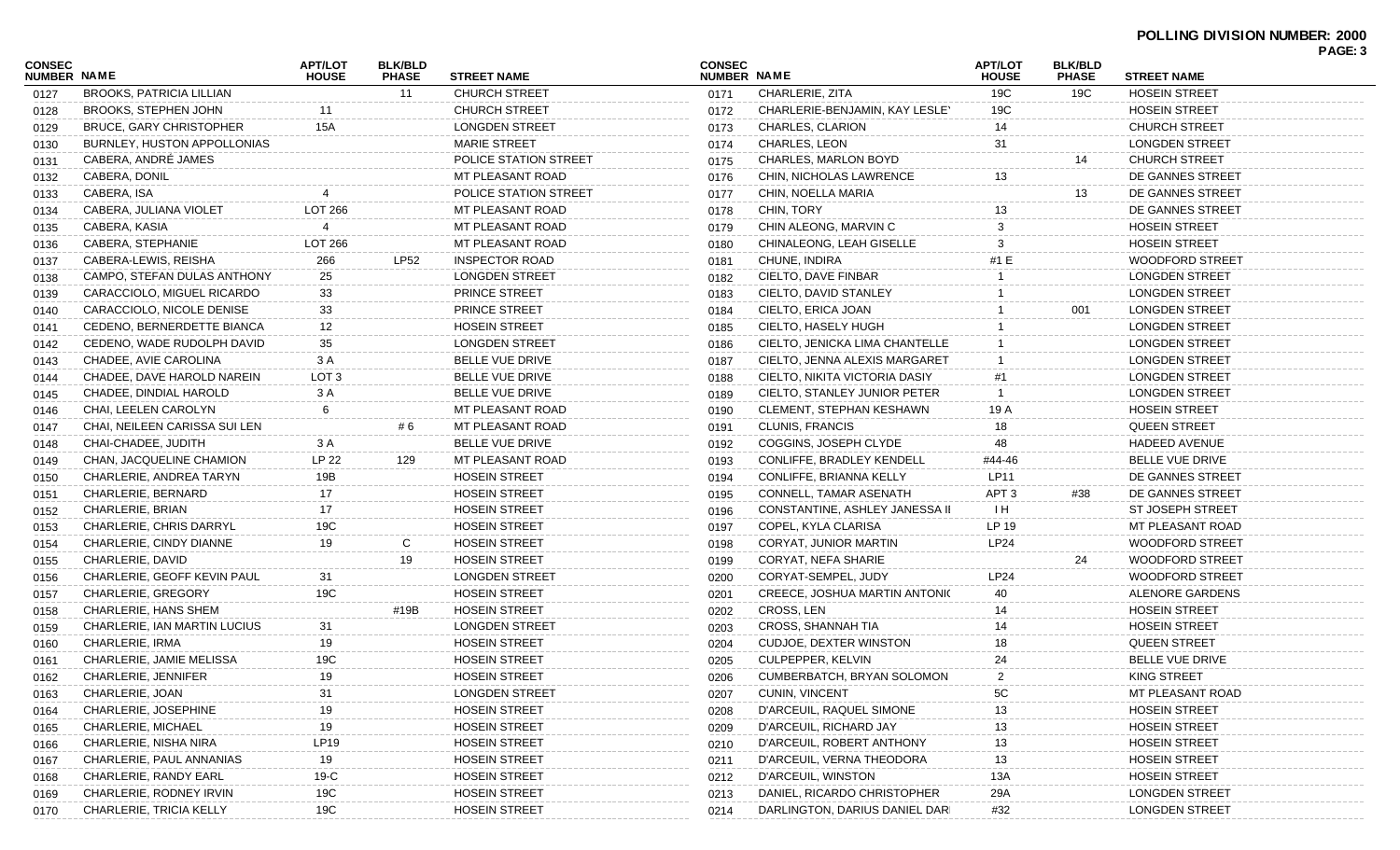| CONSEC<br><b>NUMBER NAME</b> |                                | <b>APT/LOT</b><br><b>HOUSE</b> | <b>BLK/BLD</b><br><b>PHASE</b> | <b>STREET NAME</b>     | <b>CONSEC</b><br>NUMBER NAME |                                      | <b>APT/LOT</b><br><b>HOUSE</b> | <b>BLK/BLD</b><br><b>PHASE</b> | <b>STREET NAME</b>         |  |
|------------------------------|--------------------------------|--------------------------------|--------------------------------|------------------------|------------------------------|--------------------------------------|--------------------------------|--------------------------------|----------------------------|--|
| 0215                         | DARLINGTON, KADIE DONNA-MARIE  | 32                             |                                | <b>LONGDEN STREET</b>  | 0259                         | EDWARDS, JANICE JENNIFER J           | 12 <sup>2</sup>                |                                | <b>CHURCH STREET</b>       |  |
| 0216                         | DARLINGTON, KATHLEEN MARY      | 32                             |                                | <b>LONGDEN STREET</b>  | 0260                         | EDWARDS, MARK MICHAEL                |                                |                                | <b>HOSEIN STREET</b>       |  |
| 0217                         | DAVID, GERARD SIMON            | 19                             |                                | <b>LONGDEN STREET</b>  | 0261                         | EDWARDS, MICHELE JULIANA             | 12                             |                                | <b>CHURCH STREET</b>       |  |
| 0218                         | DAVY, BRIAN RICARDO            | 2A                             |                                | <b>MAUSICA LANDS</b>   | 0262                         | EDWARDS, NIGEL ST CLAIR              | <b>LP377</b>                   |                                | PIERRE STREET              |  |
| 0219                         | DE CASTRO, MARLON              | 1M                             |                                | <b>WOODFORD STREET</b> | 0263                         | EDWARDS, NOELLA JOANNA NICIA         | LP3/17                         |                                | PIERRE STREET              |  |
| 0220                         | DE FREITAS, STACY ANN JODIE    | 1C                             |                                | <b>WOODFORD STREET</b> | 0264                         | EDWARDS, PETER MATTHEW               |                                | LP 55                          | PIERRE STREET              |  |
| 0221                         | DE LEON, ESTHER                | 2D                             |                                | LONGDEN STREET         | 0265                         | EDWARDS, SALISHA LEE-ANNA            | 8                              |                                | <b>WOODFORD STREET</b>     |  |
| 0222                         | DE LEON, LENNOX GERALD         | #2D                            |                                | <b>LONGDEN STREET</b>  | 0266                         | EDWARDS, STEFANO RICARDO             | #8                             |                                | <b>WOODFORD STREET</b>     |  |
| 0223                         | DE LEON, MARY MABLE            | 2D                             |                                | <b>LONGDEN STREET</b>  | 0267                         | EDWARDS, SYLVESTER ANTHONY           | 8                              |                                | <b>WOODFORD STREET</b>     |  |
| 0224                         | DE RAMOS, BENEDICT NOLAN       | 25                             |                                | <b>LONGDEN STREET</b>  | 0268                         | <b>EDWARDS, TERENCE</b>              | 012                            |                                | <b>CHURCH STREET</b>       |  |
| 0225                         | DE RAMOS, GLEN IGNATIUS        | #25                            |                                | <b>LONGDEN STREET</b>  | 0269                         | ELBOURNE, EDBERT JOHANN EVER         | 5                              |                                | <b>HERDE TERRACE</b>       |  |
| 0226                         | DE RAMOS, MARIA                | 25                             |                                | <b>LONGDEN STREET</b>  | 0270                         | ELDER, ALMA                          |                                | 14                             | <b>LONGDEN STREET</b>      |  |
| 0227                         | DE SILVA, JERALD               | 1E                             |                                | <b>WOODFORD STREET</b> | 0271                         | ELDER, NEVILLE DAVID                 | # 14                           |                                | <b>LONGDEN STREET</b>      |  |
| 0228                         | DE SILVA-MANNETTE, NICOLE RUTH | 16                             |                                | <b>CHURCH STREET</b>   | 0272                         | ELDER, NEVILLE DAVID 11              | 14                             |                                | <b>LONGDEN STREET</b>      |  |
| 0229                         | DE VERTEUIL, RICARDO VINCENT   | 18                             |                                | MT PLEASANT ROAD       | 0273                         | FABIEN, ANA NICOLE                   | 33B                            |                                | <b>LONGDEN STREET</b>      |  |
| 0230                         | DE VERTEUIL, RICHARD ADRIAN    | 18                             |                                | MT PLEASANT ROAD       | 0274                         | FARFAN, SHAWN RODNEY                 | 1B                             |                                | <b>WOODFORD STREET</b>     |  |
| 0231                         | DE VERTEUIL, SHELDON ROBERT    | <b>LP52</b>                    |                                | POLICE STATION STREET  | 0275                         | FARFAN, SHERWYN                      | 1B                             |                                | WOODFORD STREET            |  |
| 0232                         | DE VERTEUIL, SHELLYANN P       | LP 52                          |                                | MT PLEASANT ROAD       | 0276                         | FARINAH, ALLYSSA ASHLEY              | 16                             |                                | <b>ELIZABETH VIEW</b>      |  |
| 0233                         | DE VERTEUIL, SHENELLE ADANAHA  | LP 57                          |                                | POLICE STATION STREET  | 0277                         | FELIX, MARK LUKE                     | #5A                            |                                | MT PLEASANT ROAD           |  |
| 0234                         | DEVENISH, DANIELLE RENITA      | #29                            |                                | ALENORE GARDENS        | 0278                         | FELIX, SAMANTHA RACQUEL              |                                | 30                             | <b>LONGDEN STREET</b>      |  |
| 0235                         | DEVENISH, MICHAEL JEAN-PIERRE  | #29                            |                                | ALENORE GARDENS        | 0279                         | FERNANDEZ-BERTRAND, ROSLYN F         | 1J                             |                                | <b>WOODFORD STREET</b>     |  |
| 0236                         | DEVENISH, RONALD               | 29                             |                                | <b>BELLE VUE DRIVE</b> | 0280                         | FERNANDEZ-WILLIAMS, IFAND E          | 1J                             |                                | WOODFORD STREET            |  |
| 0237                         | DIAMOND, MANDISA DARA          | 8                              |                                | WOODFORD STREET        | 0281                         | FERREIRA, RAYMOND                    | 13                             | 13                             | <b>QUEEN STREET</b>        |  |
| 0238                         | DIAZ, MICHAEL FAURE            | <b>BLK 38</b>                  | APT <sub>1</sub>               | PRINCE STREET          | 0282                         | FIGARO, DAVE CRESENT                 | 1G                             |                                | <b>ST JOSEPH STREET</b>    |  |
| 0239                         | DIAZ, THEODORA                 | 19                             |                                | <b>HOSEIN STREET</b>   | 0283                         | FRANCIS, CANDIS DIANA JENNY          |                                | 1A                             | <b>WOODFORD STREET</b>     |  |
| 0240                         | DIDIER, SEAN JOHN              | 6B                             |                                | <b>HERDE TERRACE</b>   | 0284                         | <b>FRANCIS, JUNIOR LOUIS</b>         |                                | 36                             | DE GANNES STREET           |  |
| 0241                         | DIDIER, STEPHEN ANTHONY        | 6B                             |                                | <b>HERDE TERRACE</b>   | 0285                         | FRANCIS, ROGER SYLVESTER             | 1А                             |                                | <b>WOODFORD STREET</b>     |  |
| 0242                         | DOLLOWAY, ROGER                | <b>LP22</b>                    |                                | MT PLEASANT ROAD       | 0286                         | <b>FRANCOIS, ELOUGH ELECER</b>       | #5                             |                                | <b>HERDE TERRACE</b>       |  |
| 0243                         | DOOKERAN, ENA THERESE V        |                                |                                | HADEED AVENUE          | 0287                         | FRANCOIS-BECKLES, DESHA C            | 16B                            |                                | DE GANNES STREET           |  |
| 0244                         | DUKE, RAFAELLA MERCEDES OCEA   | 13A                            |                                | <b>LONGDEN STREET</b>  | 0288                         | FURLONGE, ANN ELIZABETH              |                                | #5                             | <b>ELIZABETH VIEW</b>      |  |
| 0245                         | DUKE, RAVEN CHLOÉ SIGOURNEY    | #13A                           |                                | <b>LONGDEN STREET</b>  | 0289                         | <b>GAJADHAR SINGH, NALINI</b>        | 28B                            |                                | <b>LONGDEN STREET</b>      |  |
| 0246                         | DURANT, CHERRY ANN CHERYL      | -1                             |                                | <b>LONGDEN STREET</b>  | 0290                         | <b>GALERA, CURTIS MATTHEW</b>        | 001                            |                                | <b>WOODFORD STREET</b>     |  |
| 0247                         | DURITY, CURT                   | 3                              | 003                            | KING STREET            | 0291                         | <b>GALERA, DALE ROBERT</b>           | 1M                             |                                | <b>WOODFORD STREET</b>     |  |
| 0248                         | EBERE, UZOMA APATA             | <b>LP58</b>                    |                                | PIERRE STREET          | 0292                         | GALERA, EARLE CAMILLUS               | 1H                             |                                | WOODFORD STREET            |  |
| 0249                         | EDWARDS, CLIFTON ANTHONY       | LP3/17                         |                                | PIERRE STREET          | 0293                         | GALERA, JORDAN NICHOLAI              | 1M                             |                                | <b>WOODFORD STREET</b>     |  |
| 0250                         | EDWARDS, CLIFTON CUNEGUNDES    | LP3-17                         |                                | PIERRE STREET          | 0294                         | <b>GALERA, JUNIOR PASCALL ANDREV</b> | 1 M                            |                                | WOODFORD STREET            |  |
| 0251                         | EDWARDS, CLINT                 | LP317                          |                                | PIERRE STREET          | 0295                         | GALERA, PEARL MARY WILMA             | 1M                             |                                | <b>WOODFORD STREET</b>     |  |
| 0252                         | EDWARDS, CONSTANTINE LEARIE    | #5                             |                                | <b>HOSEIN STREET</b>   | 0296                         | <b>GALERA, RONNIE</b>                | 1 M                            |                                | <b>WOODFORD STREET</b>     |  |
|                              | EDWARDS, CYNTHIA               |                                |                                | PIERRE STREET          |                              | <b>GALERA, SHILOH NICKCOSI</b>       | 1M                             |                                | <b>WOODFORD STREET</b>     |  |
| 0253                         | EDWARDS, DARYLL ANTHONY W      | 18                             |                                | ALENORE GARDENS        | 0297                         | GALERA, VIRGINA                      | <b>LP14</b>                    |                                | <b>WOODFORD STREET</b>     |  |
| 0254                         | EDWARDS, DAVID                 | LPB55                          |                                | PIERRE STREET          | 0298                         | GALERA-GORDON, ALANA PAULINA         | 14                             |                                | <b>WOODFORD STREET</b>     |  |
| 0255                         | EDWARDS, ELSA ROSALIE          |                                |                                | <b>CHURCH STREET</b>   | 0299                         | <b>GALLION, OSWALD VICTOR</b>        | 37                             |                                | <b>LONGDEN STREET</b>      |  |
| 0256                         | EDWARDS, GLORIA                |                                |                                | <b>HOSEIN STREET</b>   | 0300                         | GALLION, RASHIDI RISHI KIRAN         | 37                             |                                | <b>LONGDEN STREET</b>      |  |
| 0257                         |                                |                                |                                |                        | 0301                         |                                      |                                |                                |                            |  |
| 0258                         | EDWARDS, HAZEL MONICA BEVERL   |                                |                                | <b>CHURCH STREET</b>   | 0302                         | GANGOO, MICHAEL ASHRAM JR            | APT <sub>3</sub>               | #6                             | DE GANNES STREET EXTENSION |  |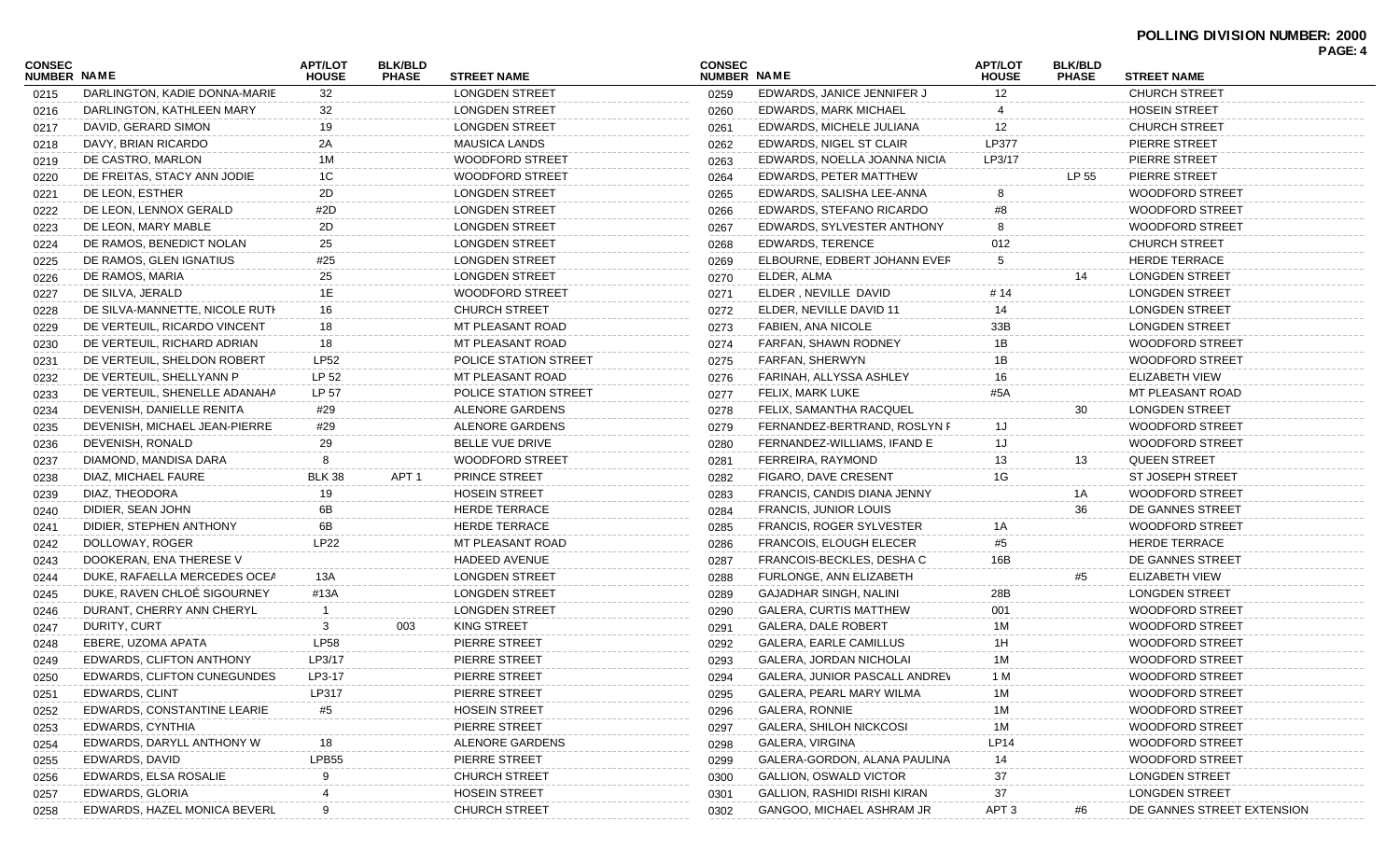| <b>CONSEC</b><br><b>NUMBER NAME</b> |                                      | <b>APT/LOT</b><br><b>HOUSE</b> | <b>BLK/BLD</b><br><b>PHASE</b> | <b>STREET NAME</b>      | <b>CONSEC</b><br>NUMBER NAME |                                | <b>APT/LOT</b><br><b>HOUSE</b> | <b>BLK/BLD</b><br><b>PHASE</b> | <b>STREET NAME</b>      | <b>PAGE: 5</b> |
|-------------------------------------|--------------------------------------|--------------------------------|--------------------------------|-------------------------|------------------------------|--------------------------------|--------------------------------|--------------------------------|-------------------------|----------------|
| 0303                                | <b>GARCIA, AKEEM ANCIL</b>           | 19 C                           |                                | <b>HOSEIN STREET</b>    | 0347                         | HENDRICKSON-LEQUAY, JUDY M M   | 3                              |                                | <b>LONGDEN STREET</b>   |                |
| 0304                                | <b>GARCIA, ANDEL AKEEL</b>           | 19C                            |                                | <b>HOSEIN STREET</b>    | 0348                         | HENRY, DERON ANTHONY           | LP 317                         |                                | POLICE STATION STREET   |                |
| 0305                                | GARCIA, JULIANA                      | 17                             |                                | <b>LONGDEN STREET</b>   | 0349                         | HENRY, DON BENEDICT            | LP3-17                         |                                | LODGE LANE              |                |
| 0306                                | GARCIA, MARVIN AKEAIL                |                                |                                | <b>ST JOSEPH STREET</b> | 0350                         | HENRY, KATHY-ANN LUCY          | 19A                            |                                | <b>HOSEIN STREET</b>    |                |
| 0307                                | <b>GEOFFRY, AUBERT</b>               |                                | 4F                             | <b>CALVARY HILL</b>     | 0351                         | HENRY, LESLEY-ANN HELEN        | $3 - 17$                       |                                | POLICE STATION STREET   |                |
| 0308                                | <b>GEORGE, KYRON PATRICK FRANCI:</b> | 20                             |                                | ALENORE GARDENS         | 0352                         | HENRY, PAUL                    | 4A                             |                                | <b>LONGDEN STREET</b>   |                |
| 0309                                | <b>GEORGE, NATHALLIE NAOMI V</b>     | 20                             |                                | ALENORE GARDENS         | 0353                         | HENRY, RAENIKA NATASHA         | 19A                            |                                | <b>HOSEIN STREET</b>    |                |
| 0310                                | GIBBS, ANN MARIE                     | 5A                             |                                | MT PLEASANT ROAD        | 0354                         | HENRY, RENELLE LETISHA         |                                | 19 A                           | <b>HOSEIN STREET</b>    |                |
| 0311                                | GIBBS, GLENROY CARLTON               | 5A                             |                                | MT PLEASANT ROAD        | 0355                         | HENRY, RONDELL JOSEPH          | #19                            |                                | <b>HOSEIN STREET</b>    |                |
|                                     | GIBBS, MICHELLE                      | 223                            |                                | <b>MARIE STREET</b>     | 0356                         | HENRY, TENIKA DANIELLA DONECIA | LP 3/17                        |                                | <b>MT PLEASANT ROAD</b> |                |
| 0312                                | GITTENS, FABIOLA FRANCISCA           | 11                             |                                | CHURCH STREET           | 0357                         | HERNANDEZ, ANDREW MICHAEL      | 2J                             |                                | <b>KING STREET</b>      |                |
| 0313                                | <b>GOBIN, MICHELLE MARSHA</b>        | #15                            |                                | <b>CHURCH STREET</b>    |                              | HERNANDEZ, ANTHONY             | 2J                             |                                | <b>KING STREET</b>      |                |
| 0314                                | GOMEZ, CHRISTOPHER HAYDEN            | 31                             |                                | DE GANNES STREET        | 0358                         | HERNANDEZ, CORNELIUS           | 2J                             |                                | <b>KING STREET</b>      |                |
| 0315                                |                                      | LP22                           |                                | MT PLEASANT ROAD        | 0359                         |                                | 2J                             |                                | <b>KING STREET</b>      |                |
| 0316                                | GOMEZ, DENISE DEBRA                  |                                |                                |                         | 0360                         | HERNANDEZ, JEFFREY DIRK        |                                |                                | PIERRE STREET           |                |
| 0317                                | GONZALES, CYNTHIA                    | LP22                           |                                | MT PLEASANT ROAD        | 0361                         | HERNANDEZ, MARCELINE AMELIA    | 8                              |                                |                         |                |
| 0318                                | GONZALES, FITA BERNADINE             | 132                            |                                | MT PLEASANT ROAD        | 0362                         | HERNANDEZ, MARK ANTHONY DEN    | $3/1$ T                        |                                | PIERRE STREET           |                |
| 0319                                | <b>GONZALES, STEPHANIE ANTIONETT</b> | 8                              |                                | <b>WOODFORD STREET</b>  | 0363                         | HERNANDEZ, MARVA ROMAINIA      |                                |                                | PIERRE STREET           |                |
| 0320                                | GONZALEZ, JOHNSON JY                 | 22                             |                                | MT PLEASANT ROAD        | 0364                         | HERNANDEZ, PATRICE SERRON A    | 3Т                             |                                | LONGDEN STREET          |                |
| 0321                                | GONZALEZ-LEZAMA, NININZA E           | 23                             |                                | MT PLEASANT ROAD        | 0365                         | HERNANDEZ, ROSE LINDA          | 1M                             |                                | <b>WOODFORD STREET</b>  |                |
| 0322                                | GRIFFITH, KARLA CHRISTAL             | 13                             |                                | ELIZABETH VIEW          | 0366                         | HERNANDEZ, SHANTAL MONIQUE     | 2J                             |                                | <b>KING STREET</b>      |                |
| 0323                                | GUERRA, ALLISON CHARLENE             | 1A                             |                                | <b>ST JOSEPH STREET</b> | 0367                         | HERNANDEZ, SHERICIA OLIVIA     | #2J                            |                                | <b>KING STREET</b>      |                |
| 0324                                | <b>GUERRA, CHELSIE RACHELE</b>       | 1A                             |                                | ST JOSEPH STREET        | 0368                         | HERNANDEZ, VINCENT SEBASTIEN   | LP#2J                          |                                | <b>KING STREET</b>      |                |
| 0325                                | GUERRA, FRANCISCA                    | 1B                             |                                | ST JOSEPH STREET        | 0369                         | HINKSON, GARFIELD EMERSON      | 29A                            |                                | <b>LONGDEN STREET</b>   |                |
| 0326                                | GUERRA, GABRIEL RICHARD              | 1A                             |                                | <b>WOODFORD STREET</b>  | 0370                         | <b>HISLOP, GARNET</b>          | 14                             |                                | DE GANNES STREET        |                |
| 0327                                | <b>GUERRA, MICHELLE JESICA</b>       | 1B                             |                                | <b>ST JOSEPH STREET</b> | 0371                         | HOLLINGSWORTH, DEXTER GERALI   | 72                             |                                | ALENORE GARDENS         |                |
| 0328                                | GUERRA, NICHOL ROMA                  | 1A                             |                                | <b>ST JOSEPH STREET</b> | 0372                         | HORSFORD, CAMILLE MARIA        | <b>LP24</b>                    |                                | <b>WOODFORD STREET</b>  |                |
| 0329                                | <b>GUERRA, RICKY</b>                 | 1A                             |                                | ST JOSEPH STREET        | 0373                         | HORSFORD, DANIELLA ANTOINETTI  | <b>LP24</b>                    |                                | <b>WOODFORD STREET</b>  |                |
| 0330                                | GUY, CAROL                           | $\overline{2}$                 | 002                            | <b>KING STREET</b>      | 0374                         | HORSFORD, PAULA                | <b>LP24</b>                    | 000                            | <b>WOODFORD STREET</b>  |                |
| 0331                                | <b>GUY, KATHLEEN</b>                 | 2                              |                                | <b>KING STREET</b>      | 0375                         | HORSFORD, REYNALDO ANTHONY     | LP 25                          |                                | <b>WOODFORD STREET</b>  |                |
| 0332                                | GUY, SELWYN                          | 2                              |                                | <b>KING STREET</b>      | 0376                         | HORSFORD, RODERICK             | <b>LP24</b>                    |                                | <b>WOODFORD STREET</b>  |                |
| 0333                                | GUY-BOYNES, HEATHER MARINE LI        | 2A                             |                                | KING STREET             | 0377                         | HOSEIN, KATHLEEN               | 20                             |                                | DE GANNES STREET        |                |
| 0334                                | GYAN, LENDYL TENNYSON AVARTA         |                                | 33                             | BELLE VUE DRIVE         | 0378                         | HOSEIN, SHELLEY DAWN MARIA     | 20                             |                                | DE GANNES STREET        |                |
| 0335                                | GYAN, SAMIRA DEVIYA                  |                                | 33                             | BELLE VUE DRIVE         | 0379                         | HUDLIN, URBAN FOSTER           | 53                             |                                | <b>CALVARY HILL</b>     |                |
| 0336                                | GYAN, SAMMY-JO ALLYSON H             | 33                             |                                | BELLE VUE DRIVE         | 0380                         | HUSBANDS, KEVALY ANDREA        | #5A                            |                                | MT PLEASANT ROAD        |                |
| 0337                                | GYAN-SHOON, LENORE                   | 33                             |                                | <b>BELLE VUE ESTATE</b> | 0381                         | HUTCHINSON, HALARI             | #8                             |                                | PIERRE STREET           |                |
| 0338                                | GYTON, JOANN HELEN                   | 13A                            |                                | LONGDEN STREET          | 0382                         | <b>INNISS, ANTHONY BERTH</b>   | 28                             |                                | <b>LONGDEN STREET</b>   |                |
| 0339                                | HARPER, EDWARD MARK DONOVAN          | 26                             |                                | BELLE VUE DRIVE         | 0383                         | INNISS-NELSON, CHARLENE J      | 28                             |                                | <b>LONGDEN STREET</b>   |                |
| 0340                                | HARPER, NEIL GEOFFREY INNOCEN        | 26                             |                                | ALENORE GARDENS         | 0384                         | ISAAC, STEPHEN JOHN            | #3D                            |                                | <b>HERDE TERRACE</b>    |                |
| 0341                                | HARPER, TEHRON RICHARD ELLIOT        | 26                             |                                | <b>BELLE VUE DRIVE</b>  | 0385                         | JACK, KIZZY-ANN NATHALIA       | 29                             |                                | DE GANNES STREET        |                |
| 0342                                | HARPER, TISHA ADELE MARIA            | 26                             |                                | BELLE VUE DRIVE         | 0386                         | JACKSON, BRANDON JOSHUA        | 31                             |                                | <b>LONGDEN STREET</b>   |                |
| 0343                                | HARPER, WINSTON RICHARD              | 26                             |                                | BELLE VUE DRIVE         | 0387                         | JACKSON, JALICIA ANNABELL      | 31                             |                                | <b>LONGDEN STREET</b>   |                |
| 0344                                | HART, GDE MARIA                      | #16                            |                                | <b>LONGDEN STREET</b>   | 0388                         | JAMES, ELVIN                   | 2C                             |                                | <b>LONGDEN STREET</b>   |                |
| 0345                                | <b>HEADLEY, RICHARD</b>              | 1K                             |                                | <b>WOODFORD STREET</b>  | 0389                         | JEFFERS, KWESI LUKE CECIL      | 31                             |                                | <b>LONGDEN STREET</b>   |                |
| 0346                                | HEADLEY, SEBEL                       | 1K                             |                                | WOODFORD STREET         | 0390                         | JOACHIM, DEBRA SUSAN ANN       | #5C                            |                                | MT PLEASANT ROAD        |                |
|                                     |                                      |                                |                                |                         |                              |                                |                                |                                |                         |                |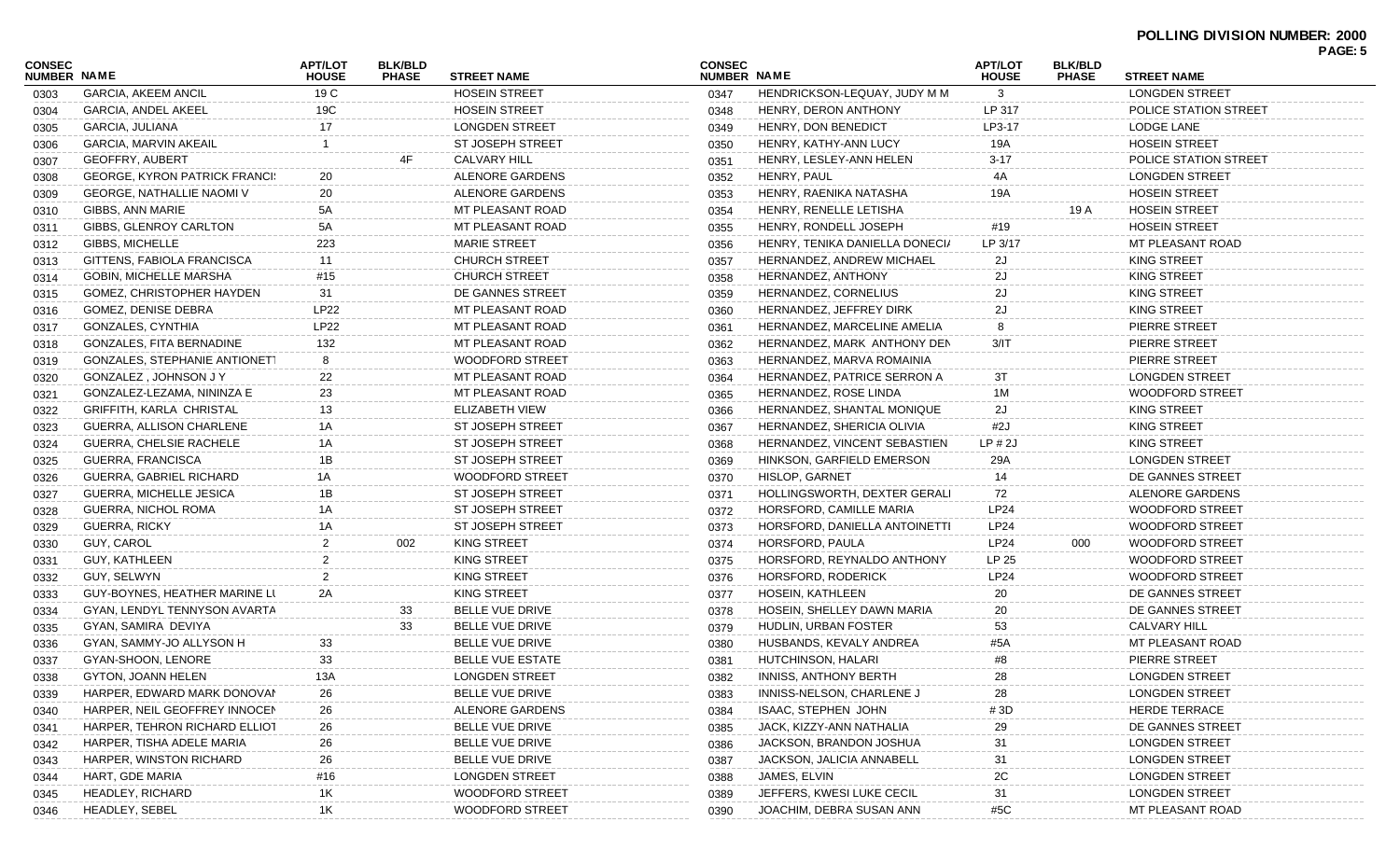| CONSEC             |                               | <b>APT/LOT</b>   | <b>BLK/BLD</b> |                        | <b>CONSEC</b> |                                | <b>APT/LOT</b>    | <b>BLK/BLD</b> |                         | PAGE: 6 |
|--------------------|-------------------------------|------------------|----------------|------------------------|---------------|--------------------------------|-------------------|----------------|-------------------------|---------|
| <b>NUMBER NAME</b> |                               | <b>HOUSE</b>     | <b>PHASE</b>   | <b>STREET NAME</b>     | NUMBER NAME   |                                | <b>HOUSE</b>      | <b>PHASE</b>   | <b>STREET NAME</b>      |         |
| 0391               | JOACHIM, JUNE DORIS           | 5C               |                | MT PLEASANT ROAD       | 0435          | KHAN, ZAID FABIAN ANTHONY      | 34                |                | <b>LONGDEN STREET</b>   |         |
| 0392               | JOACHIM, UNA CHRISTINA        |                  | LP 51          | MT PLEASANT ROAD       | 0436          | KHAN-JOHN, MOMEDA MADELEINE    | 25B               |                | <b>LONGDEN STREET</b>   |         |
| 0393               | JOACHIM-WARRICK, GLENDA CHER  | LP18B            |                | MT PLEASANT ROAD       | 0437          | KHAN-TARDIEU, SOLANGE KARIES   | 16 A              |                | <b>LONGDEN STREET</b>   |         |
| 0394               | JOHANITAN, JAMES              | 15               |                | <b>HOSEIN STREET</b>   | 0438          | KONG, MINHING                  | 15                |                | DE GANNES STREET        |         |
| 0395               | JOHN, ABBYGAIL RICHEAL        |                  |                | <b>LONGDEN STREET</b>  | 0439          | LA CROIX, WENDY                | 001A              | 1 A            | <b>ST JOSEPH STREET</b> |         |
| 0396               | JOHN, ADANNA CHINUE           | 33B              |                | <b>LONGDEN STREET</b>  | 0440          | LABAN, JUDEA                   | 31                |                | <b>PRINCE STREET</b>    |         |
| 0397               | JOHN, DEVON DENNIS            | 1F               |                | <b>WOODFORD STREET</b> | 0441          | LABAN, JULIANA                 | 31                |                | <b>PRINCE STREET</b>    |         |
| 0398               | JOHN, ELDON RICHARD           | 33               |                | <b>LONGDEN STREET</b>  | 0442          | LALL, WASHINGTON               | 1313              |                | <b>QUEEN STREET</b>     |         |
| 0399               | JOHN, JAHATH ORONDE           | 33B              |                | <b>LONGDEN STREET</b>  | 0443          | LAMBERT, CHARLENE DAWN         | 17                |                | <b>HOSEIN STREET</b>    |         |
| 0400               | JOHN, JANEY                   | 33B              |                | <b>LONGDEN STREET</b>  | 0444          | LARA, JERREL OSWALDO           |                   |                | <b>WOODFORD STREET</b>  |         |
| 0401               | JOHNSON, CARLYLE DAVID        | LP53             |                | PIERRE STREET          | 0445          | LARA, JOSEPH PETER             |                   |                | <b>WOODFORD STREET</b>  |         |
| 0402               | JOHNSON, MAVIS PHILOMEN       | LP 52 255        |                | PIERRE STREET          | 0446          | LARA, LAURA MARINA             | 13                |                | <b>LONGDEN STREET</b>   |         |
| 0403               | JOHNSON-MC KENZIE, DENISE GER | LP53             |                | PIERRE STREET          | 0447          | LARA, REBECCA VERONICA         |                   |                | <b>WOODFORD STREET</b>  |         |
| 0404               | JONES, JOHN                   |                  |                | ALENORE GARDENS        | 0448          | LAWRENCE, TSAI-ANN LI-YING     |                   |                | <b>HOSEIN STREET</b>    |         |
| 0405               | JONES, KARLENE KEISHA         |                  |                | <b>ELIZABETH VIEW</b>  | 0449          | LAWRENCE-LOPEZ, JOYCELYN       | 19                |                | <b>LONGDEN STREET</b>   |         |
| 0406               | JONES, MARLENE ROSE           |                  |                | <b>ELIZABETH VIEW</b>  | 0450          | LAYNE, CHERYL                  | 7В                |                | <b>HERDE TERRACE</b>    |         |
| 0407               | JONES, WENDY ANN              | 11               |                | <b>ELIZABETH VIEW</b>  | 0451          | LEE YOUNG, ANNA                | 3                 |                | <b>LONGDEN STREET</b>   |         |
| 0408               | JOSEPH, JANET                 | 18A              |                | <b>QUEEN STREET</b>    | 0452          | LEE YOUNG, FRANCIS             | 3                 | 003            | <b>LONGDEN STREET</b>   |         |
| 0409               | JOSEPH, JOHN AUSTIN           |                  |                | <b>ELIZABETH VIEW</b>  | 0453          | LEE YOUNG, RIANNA ANGELA ELMII | 3                 |                | <b>LONGDEN STREET</b>   |         |
| 0410               | JOSEPH, UMINDI CHENAI         |                  |                | <b>ELIZABETH VIEW</b>  | 0454          | LEE YOUNG, RYAN CHRISTOPHER    |                   |                | <b>LONGDEN STREET</b>   |         |
| 0411               | JULIEN, MARGARET ROSE         | 21               |                | <b>HOSEIN STREET</b>   | 0455          | LEQUAY, RENEE TRICIA           | 3                 |                | <b>LONGDEN STREET</b>   |         |
| 0412               | KAM CHIN, GAIL                | LP30             |                | <b>HADEED AVENUE</b>   | 0456          | LEQUAY, SHARI SHEENA           | #3                |                | <b>LONGDEN STREET</b>   |         |
| 0413               | KANHAI, JOSHUA                | 10               |                | <b>ELIZABETH VIEW</b>  | 0457          | LEWIS, CALICIA KIM             | 7B                |                | <b>HERDE TERRACE</b>    |         |
| 0414               | KANHAI, MARTIN ANTHONY RENWIC | 14               |                | <b>ELIZABETH VIEW</b>  | 0458          | LEWIS, HERMAN LEO              | 7B                |                | <b>HERDE TERRACE</b>    |         |
| 0415               | KANHAI, SAVITRI LEELAWTIE     | 10               |                | ELIZABETH VIEW         | 0459          | LEWIS, JOSANNE MARISA          | APT7              | 38             | DE GANNES STREET        |         |
| 0416               | KANHAI, TRUDY SELENA SAVITRI  | 10               |                | ALENORE GARDENS        | 0460          | LEWIS, KEEVON NICHOLAS         | 7 B               |                | <b>HERDE TERRACE</b>    |         |
| 0417               | KATTICK, IRIS                 | 16               |                | <b>ELIZABETH VIEW</b>  | 0461          | LEWIS, KESTON MICHAEL          | 6                 |                | <b>INSPECTOR ROAD</b>   |         |
| 0418               | KHAN, BRENDA ZULIKA           | 15               |                | <b>LONGDEN STREET</b>  | 0462          | LEWIS, KEVIN NICHOLI           | 7B                |                | <b>HERDE TERRACE</b>    |         |
| 0419               | KHAN, CARLTON MARTIN KEVIN    | LOT <sub>6</sub> |                | <b>ELIZABETH VIEW</b>  | 0463          | LEWIS, PAUL MARLON             |                   | 7B             | <b>HERDE TERRACE</b>    |         |
| 0420               | KHAN, HAFAZ                   | 34 A             |                | <b>LONGDEN STREET</b>  | 0464          | LEWIS, SHERMAN                 | 7B                |                | <b>HERDE TERRACE</b>    |         |
| 0421               | KHAN, IMRAN HAYDEN RAFFIT     | 25B              |                | <b>KING STREET</b>     | 0465          | LEWIS, VILARY                  | 7B                | 7 B            | <b>HERDE TERRACE</b>    |         |
| 0422               | KHAN, IRAN NIGEL              | 35               | LP 52 S        | DE GANNES STREET       | 0466          | LEWIS, WENDELL RAYMOND         | <b>LP51</b>       |                | <b>HERDE TERRACE</b>    |         |
| 0423               | KHAN, KERISSA ARIANNE ANGE    | LOT6             |                | <b>ELIZABETH VIEW</b>  | 0467          | LEWIS JOHN, VENESSA            | 7B                |                | <b>HERDE TERRACE</b>    |         |
| 0424               | KHAN, KHALIL KRIS             | 25B              |                | <b>KING STREET</b>     | 0468          | LEZAMA, LENA-RAE TÉRESE        | 12                |                | DE GANNES STREET        |         |
| 0425               | KHAN, LARRY OMAR              | 25A              |                | <b>LONGDEN STREET</b>  | 0469          | LEZAMA, LORRAINE A M           | 12                |                | DE GANNES STREET        |         |
| 0426               | KHAN, MARIA                   | 25B              |                | KING STREET            | 0470          | LEZAMA, LUANA                  | 12                |                | DE GANNES STREET        |         |
| 0427               | KHAN, NAZARENE                | 25B              |                | <b>LONGDEN STREET</b>  | 0471          | LEZAMA, LYNDON WHERNER         | 12                |                | DE GANNES STREET        |         |
| 0428               | KHAN, NILAH REBA              | $25B$            |                | <b>LONGDEN STREET</b>  | 0472          | LEZAMA-LEE SING, LAUREL DIONNE | 12                |                | DE GANNES STREET        |         |
| 0429               | KHAN, NYRON JAMIE             | 35               |                | DE GANNES STREET       | 0473          | LIVERPOOL, KERVELLE AMY        | 19                |                | <b>HOSEIN STREET</b>    |         |
| 0430               | KHAN, RAJESH JOHNATON         | 25A              |                | <b>LONGDEN STREET</b>  | 0474          | LIVERPOOL, MARLON ANTHONY      | 16A               |                | <b>LONGDEN STREET</b>   |         |
| 0431               | KHAN, SAAJIDA AAMINA          | #25B             |                | KING STREET            | 0475          | LLEWELLYN, GARVIN EVERARD B    | 21                |                | <b>ALENORE GARDENS</b>  |         |
| 0432               | KHAN, SORAYA NISHA ROSE-MARIE | 35               |                | DE GANNES STREET       | 0476          | LLEWELLYN, HASELY CALVIN       | #21               |                | DE GANNES STREET        |         |
| 0433               | KHAN, TYROON                  | 34               |                | <b>LONGDEN STREET</b>  | 0477          | LLEWELLYN, PEARL CISLEY        | LOT <sub>21</sub> |                | BELLE VUE DRIVE         |         |
| 0434               | KHAN, WAAFIYAH TASNEEM        | 25               |                | KING STREET            | 0478          | LOGIE, LEANDA GYNELLE          | <b>LP52</b>       |                | PIERRE STREET           |         |
|                    |                               |                  |                |                        |               |                                |                   |                |                         |         |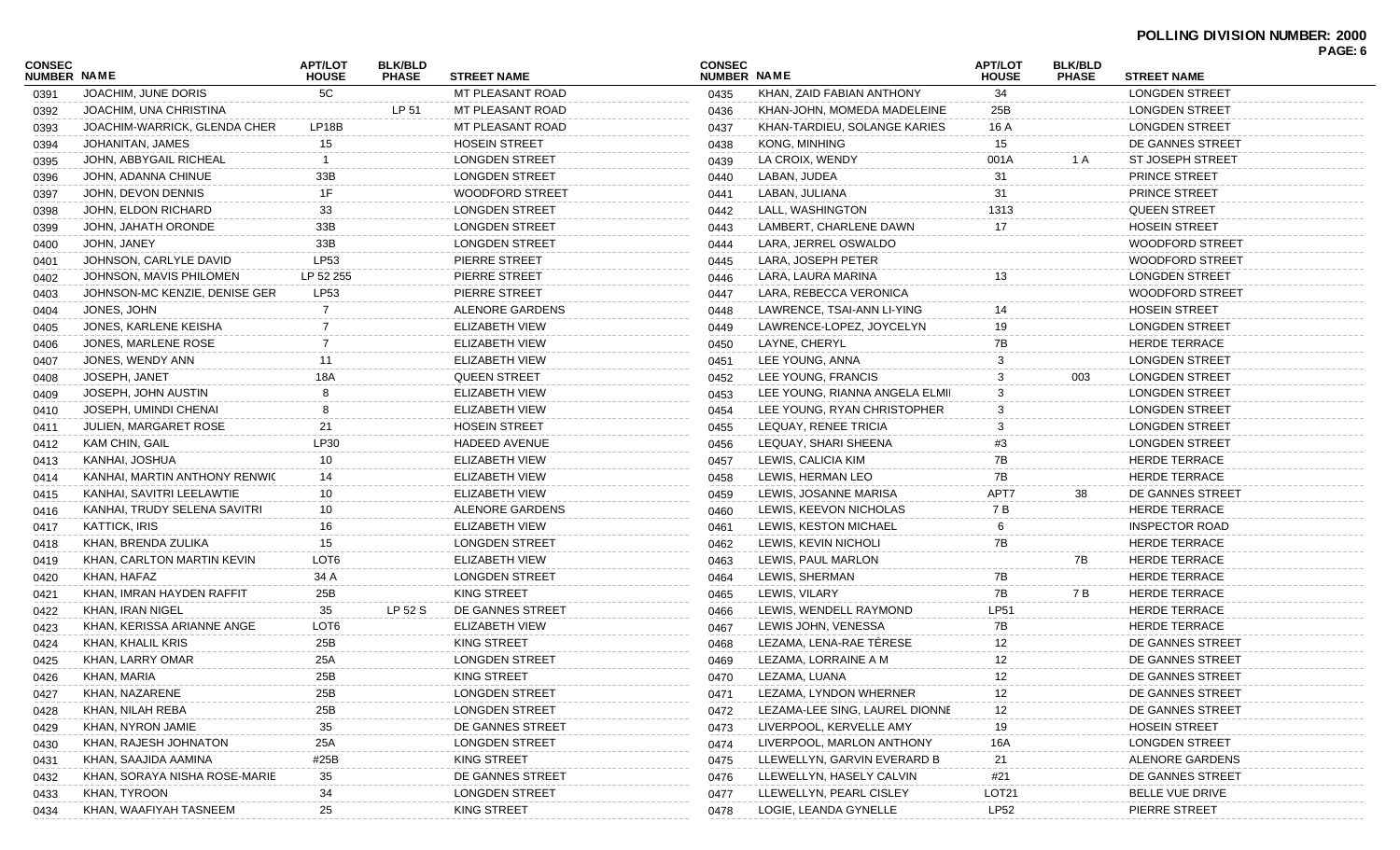|                              |                                            |                                |                                |                                        |                              |                                 |                                |                                |                        | PAGE: 7 |
|------------------------------|--------------------------------------------|--------------------------------|--------------------------------|----------------------------------------|------------------------------|---------------------------------|--------------------------------|--------------------------------|------------------------|---------|
| <b>CONSEC</b><br>NUMBER NAME |                                            | <b>APT/LOT</b><br><b>HOUSE</b> | <b>BLK/BLD</b><br><b>PHASE</b> | <b>STREET NAME</b>                     | <b>CONSEC</b><br>NUMBER NAME |                                 | <b>APT/LOT</b><br><b>HOUSE</b> | <b>BLK/BLD</b><br><b>PHASE</b> | <b>STREET NAME</b>     |         |
| 0479                         | LOGIE, STEPHANIE GENISSE                   | <b>LP52</b>                    |                                | PIERRE STREET                          | 0523                         | MARTINEZ, CHAD JEROME           | $\mathbf{3}$                   |                                | DOMINIC AVENUE         |         |
| 0480                         | LOPEZ, COURTNEY                            | 36                             |                                | <b>LONGDEN STREET</b>                  | 0524                         | MARTINEZ, FELIX                 | 14                             |                                | <b>HOSEIN STREET</b>   |         |
| 0481                         | LOPEZ, DANIEL                              | LP 51                          |                                | <b>MT PLEASANT ROAD</b>                | 0525                         | <b>MARTINEZ, GISELLE KELLY</b>  | 19A                            |                                | <b>HOSEIN STREET</b>   |         |
| 0482                         | LOPEZ, JULIET                              | #26                            |                                | <b>LONGDEN STREET</b>                  | 0526                         | MARTINEZ, HAYDEN MICHAEL        |                                | 19                             | <b>HOSEIN STREET</b>   |         |
| 0483                         | LOPEZ, MARISSA LAVERNE                     | 36                             |                                | <b>LONGDEN STREET</b>                  | 0527                         | MARTINEZ, HAZEL MARSHA          | 19A                            |                                | <b>HOSEIN STREET</b>   |         |
| 0484                         | LOPEZ, MAUREEN                             | 270B                           |                                | POLICE STATION STREET                  | 0528                         | MARTINEZ, NADINE SOPHIA         | 19A                            |                                | <b>HOSEIN STREET</b>   |         |
| 0485                         | LOPEZ, NICOLE PRUNELLE                     | 270B                           |                                | MT PLEASANT ROAD                       | 0529                         | MARTINEZ, RESHAWN               | #19A                           | LP 4C                          | <b>HOSEIN STREET</b>   |         |
| 0486                         | LOPEZ, PHILLIPA                            | 26                             |                                | <b>LONGDEN STREET</b>                  | 0530                         | MARTINEZ, SHERWIN MARLON        | 19A                            |                                | <b>HOSEIN STREET</b>   |         |
| 0487                         | LOPEZ, RANDALL DION AIDAN                  | 36                             |                                | <b>LONGDEN STREET</b>                  | 0531                         | MARTINEZ HERNANDEZ, ANTOINET    | 16 A                           |                                | <b>LONGDEN STREET</b>  |         |
| 0488                         | LOPEZ-MOOLCHAN, ROGER                      | 26                             | 026                            | <b>LONGDEN STREET</b>                  | 0532                         | MATHURA, EDMUND                 | <b>LP51</b>                    |                                | MT PLEASANT ROAD       |         |
| 0489                         | LUCAS, KENNETH                             | EP317                          |                                | PIERRE STREET                          | 0533                         | MATHURA, KUNTIE                 | 30                             |                                | DE GANNES STREET       |         |
| 0490                         | LUCAS, SARAH                               | LP317                          |                                | PIERRE STREET                          | 0534                         | MATHURA, RUDRA LOKESH           | 30                             |                                | DE GANNES STREET       |         |
| 0491                         | LUCAS-PARRIS, NEKEISHA                     | LP317                          |                                | PIERRE STREET                          | 0535                         | MATHURA, SATYAM CHURHAMANI      | 30                             |                                | DE GANNES STREET       |         |
| 0492                         | LYNCH, CHRISTINE MARGARET ROS              | 15                             |                                | ELIZABETH VIEW                         | 0536                         | <b>MATHURA, SURUJ</b>           | 30                             |                                | DE GANNES STREET       |         |
| 0493                         | LYNCH, CLIFTON CLEAVON                     | 23                             |                                | <b>LONGDEN STREET</b>                  | 0537                         | MATHURA, VERONICA MARGARET      | <b>LP51</b>                    |                                | MT PLEASANT ROAD       |         |
| 0494                         | LYNCH, CRYSTAL BIANCA STEPHAN              | LP #317                        |                                | LODGE LANE                             | 0538                         | MC GARELL, SEAN ANDRE           | #16                            |                                | <b>ELIZABETH VIEW</b>  |         |
| 0495                         | LYNCH, IRVING                              | 21                             |                                | LODGE LANE                             | 0539                         | MC GARRELL, VANESSA NICOLE      | 16                             |                                | ELIZABETH VIEW         |         |
| 0496                         | LYNCH, JASON WINFIELD                      | 21                             |                                | <b>HOSEIN STREET</b>                   | 0540                         | MC LEAN, CHRISTINA SIGNORA      | #10A                           |                                | DE GANNES STREET       |         |
| 0497                         | LYNCH, MARTIN                              | LP 21                          |                                | LODGE LANE                             | 0541                         | MC LEOD, CARLON JERVON          | LOT#2                          |                                | <b>BELLE VUE DRIVE</b> |         |
| 0498                         | LYNCH. OSORIO ORTIZ ODILLIO                | 9                              |                                | <b>HERDE TERRACE</b>                   | 0542                         | MC PHERSON, ANDREW              | 15                             |                                | <b>LONGDEN STREET</b>  |         |
| 0499                         | LYNCH. STARR ANGEL ROBYN                   | LP3/17                         |                                | LODGE LANE                             | 0543                         | MC PHERSON, CINDY SIDONIA       |                                | 15A                            | <b>LONGDEN STREET</b>  |         |
| 0500                         | MAHARAJ, KESTON FRANCIS                    | 37                             |                                | DE GANNES STREET                       | 0544                         | MC PHERSON, HELEN               | 31                             |                                | DE GANNES STREET       |         |
| 0501                         | MAHARAJ, ROMILA DEOKEE                     | 52                             |                                | <b>BELLE VUE ESTATE</b>                | 0545                         | MC PHERSON, MICHAEL WINSTON     | 3L                             |                                | <b>LONGDEN STREET</b>  |         |
| 0502                         | MAHON, GRAHAM                              | 3                              |                                | <b>WOODFORD STREET</b>                 | 0546                         | MEDINA, REAANNA MYA             | 19A                            |                                | <b>HOSEIN STREET</b>   |         |
| 0503                         | MANNETTE, LARRY KERN P S                   | 16                             |                                | <b>CHURCH STREET</b>                   | 0547                         | MELONEY, HARRIET CYNITA VIKKILI |                                |                                | <b>HOSEIN STREET</b>   |         |
| 0504                         | MANSINGH, DARYL RAJENDRA                   | 5A                             |                                | MT PLEASANT ROAD                       | 0548                         | MELONEY, PRISCILLA SADIE        |                                |                                | PIERRE STREET          |         |
| 0505                         | MANSINGH, DOLLY                            | 5                              |                                | MT PLEASANT ROAD                       | 0549                         | MELVILLE, DAN JUNIOR            | LP21 #1                        |                                | <b>WOODFORD STREET</b> |         |
| 0506                         | MANSINGH, RONNIE                           | LP 14                          | 5                              | MT PLEASANT ROAD                       | 0550                         | MELVILLE, SHEMILLIA KEIPHA      | 28                             |                                | <b>LONGDEN STREET</b>  |         |
| 0507                         | MANSINGH, SHAMILLA HEMWATEE                | 5A                             |                                | MT PLEASANT ROAD                       | 0551                         | MENDOZA, CLAUDETTE ALETHIA      | 35                             |                                | DE GANNES STREET       |         |
| 0508                         | MARCANO-CUDJOE, ABI-GAIL TRUD              | 18                             |                                | QUEEN STREET                           | 0552                         | MENDOZA, ROGER FABIAN           | 35                             |                                | DE GANNES STREET       |         |
| 0509                         | MARCHAND, MARC ANTHONY                     | 9                              |                                | <b>HERDE TERRACE</b>                   | 0553                         | METIVIER-GALERA, HYACINTH MAR   | 6                              |                                | DOMINIC AVENUE         |         |
| 0510                         | MARCHAND, MICHAEL LEE                      | 9                              |                                | <b>HERDE TERRACE</b>                   | 0554                         | MEYER-BAGOT, INGRID JOYCE       | 31                             |                                | DE GANNES STREET       |         |
| 0511                         | MARCHAND, NATALIE EILEEN                   | 9                              |                                | HERDE TERRACE                          | 0555                         | MIERES-VINCENT, INGRID KAREN    | $2 - 0$                        |                                | <b>LONGDEN STREET</b>  |         |
| 0512                         | MARQUIS MENDEZ, ARNOLDO J                  | #16A                           |                                | <b>LONGDEN STREET</b>                  | 0556                         | MITCHELL, DEBRA DIANA           |                                | 19A                            | <b>HOSEIN STREET</b>   |         |
|                              | MARSHALL, CLIFFORD LOCARIO                 | 17                             |                                | <b>HOSEIN STREET</b>                   | 0557                         | MITCHELL, MALISSA ZIA           | 55 B                           |                                | LODGE LANE             |         |
| 0513                         | MARSHALL, LEANORA                          | 17                             |                                | <b>HOSEIN STREET</b>                   |                              | MOHAMMED, BRAD FAROUK           | 33                             |                                | PRINCE STREET          |         |
| 0514                         | MARTIN, DAVIDSON DARYL                     | LP52                           |                                | <b>DOMINIC AVENUE</b>                  | 0558                         | MOHAMMED, BRANDON SCOTT         | 33                             |                                | PRINCE STREET          |         |
| 0515                         |                                            |                                |                                | <b>DOMINIC AVENUE</b>                  | 0559                         |                                 |                                |                                | <b>HADEED AVENUE</b>   |         |
| 0516                         | MARTIN, DEON DOMINIC<br>MARTIN, TYRA CHLOÉ | 3                              |                                |                                        | 0560                         | MOHAMMED, CARMET HELEN          | 50                             |                                |                        |         |
| 0517                         |                                            | 23                             |                                | <b>LONGDEN STREET</b><br>PIERRE STREET | 0561                         | MOHAMMED, FABIANA               | 33                             |                                | PRINCE STREET          |         |
| 0518                         | MARTIN-BORNEO, MARILYN                     |                                | 243                            |                                        | 0562                         | MOHAMMED, FAREEDA               | <b>LP68</b>                    |                                | DE GANNES STREET       |         |
| 0519                         | MARTINEZ, ABDEL SHAUN                      | LP68                           |                                | <b>MAUSICA LANDS</b>                   | 0563                         | MOHAMMED, HAYDN                 | $50\,$                         |                                | <b>HADEED AVENUE</b>   |         |
| 0520                         | MARTINEZ, ARMIN SHANE                      | LP68                           |                                | <b>MAUSICA LANDS</b>                   | 0564                         | MOHAMMED, KEIR MARC             | 50                             |                                | <b>HADEED AVENUE</b>   |         |
| 0521                         | MARTINEZ, BRENT RONNIE                     | 19A                            |                                | <b>HOSEIN STREET</b>                   | 0565                         | MOHAMMED, KENNIS JUSTIN         | #50                            |                                | <b>HADEED AVENUE</b>   |         |
| 0522                         | MARTINEZ, CARLYLE DWANE                    | 3                              |                                | DOMINIC AVENUE                         | 0566                         | MOHAMMED, KERSEN ANTHONY        |                                | 50                             | <b>HADEED AVENUE</b>   |         |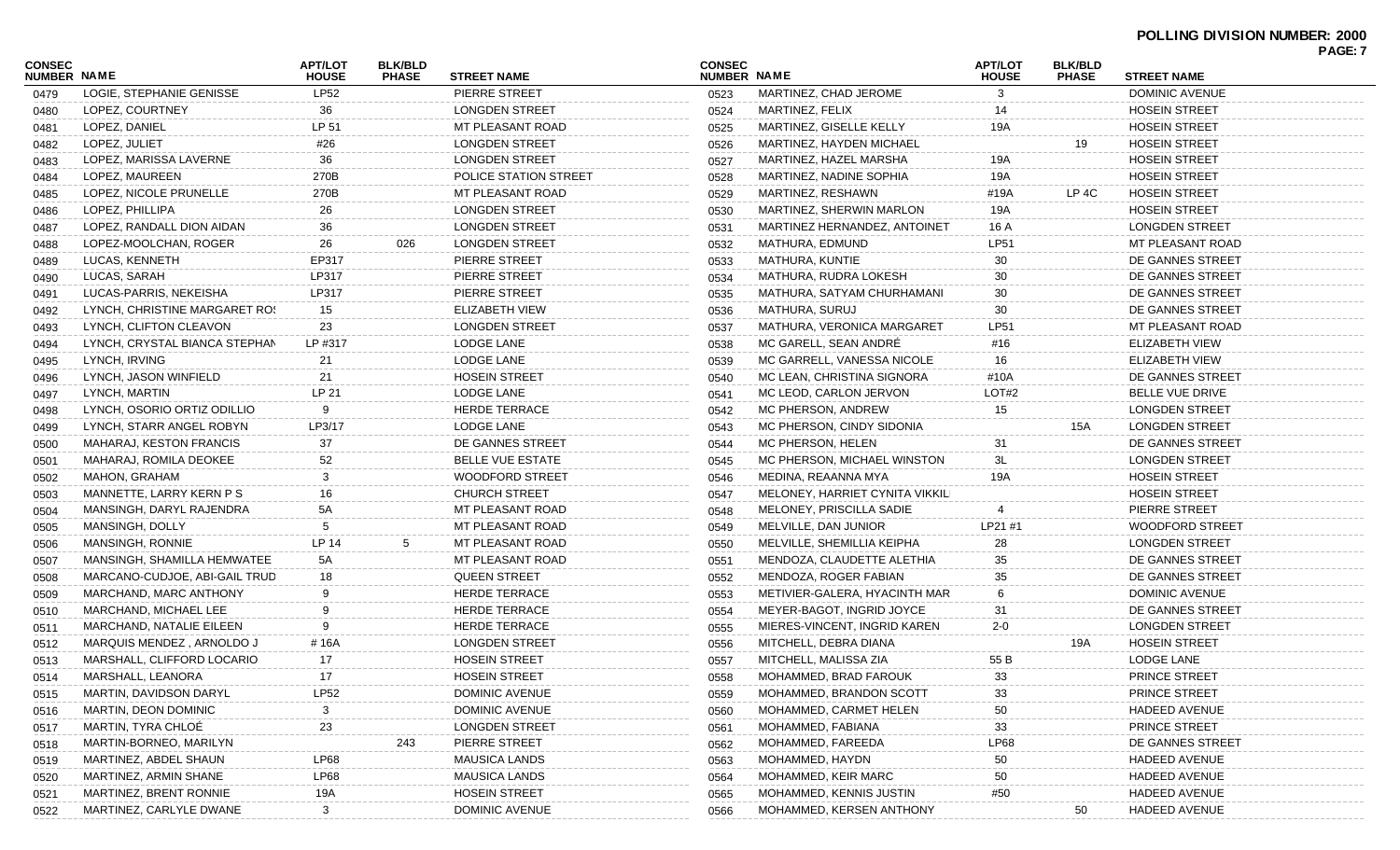|                              |                              |                                |                                |                        |                                     |                              |                                |                                |                              | PAGE: 8 |
|------------------------------|------------------------------|--------------------------------|--------------------------------|------------------------|-------------------------------------|------------------------------|--------------------------------|--------------------------------|------------------------------|---------|
| CONSEC<br><b>NUMBER NAME</b> |                              | <b>APT/LOT</b><br><b>HOUSE</b> | <b>BLK/BLD</b><br><b>PHASE</b> | <b>STREET NAME</b>     | <b>CONSEC</b><br><b>NUMBER NAME</b> |                              | <b>APT/LOT</b><br><b>HOUSE</b> | <b>BLK/BLD</b><br><b>PHASE</b> | <b>STREET NAME</b>           |         |
| 0567                         | MOHAMMED, NIKOLAI KADEN      |                                | 50                             | <b>HADEED AVENUE</b>   | 0611                                | OLIVER, CARLYLE MICHAEL      | 16A                            |                                | DE GANNES STREET             |         |
| 0568                         | MOHAMMED, WAHEEDA SOPHIA     | 33                             |                                | <b>PRINCE STREET</b>   | 0612                                | OLIVER, CRYSTAL ELIZABETH    | LP 29                          |                                | WOODFORD STREET              |         |
| 0569                         | MOHAMMED, ZAHIDA CAROLINE    | 33                             |                                | <b>PRINCE STREET</b>   | 0613                                | OLIVER, HAYDEN MARCELLINUS   | 16A                            |                                | DE GANNES STREET             |         |
| 0570                         | MOHAN, ANTHONY MATTHEW       | 3                              |                                | DOMINIC AVENUE         | 0614                                | OLIVER, PAULA MARLENE        | 16 A                           |                                | DE GANNES STREET             |         |
| 0571                         | MOHAN, JADEN ANTHONY MATTHEY |                                |                                | DOMINIC AVENUE         | 0615                                | OLIVER, SHANELLE VALERIE     | 16A                            |                                | DE GANNES STREET             |         |
| 0572                         | MOLLIGAN, ALEXIS             | 29                             |                                | <b>LONGDEN STREET</b>  | 0616                                | OLIVER, VALARIE              | 16                             |                                | DE GANNES STREET             |         |
| 0573                         | MONDEZIE, CHYVON CAROL       |                                |                                | <b>LONGDEN STREET</b>  | 0617                                | OLIVER-HAYNES, HAZEL MERRIL  | 16                             |                                | DE GANNES STREET             |         |
| 0574                         | MONDEZIE, KELLY FRANCIS      |                                |                                | <b>LONGDEN STREET</b>  | 0618                                | OLLIVIERRIE, NATALIE PAULA   | 15                             |                                | <b>HOSEIN STREET</b>         |         |
| 0575                         | MONDEZIE, KERRY MARK         |                                |                                | <b>LONGDEN STREET</b>  | 0619                                | OTTLEY, ADANDE KAMARA        | #74                            |                                | MT PLEASANT ROAD             |         |
| 0576                         | MONROE-BETAUDIER, MARILYN I  | 6                              |                                | <b>WOODFORD STREET</b> | 0620                                | PAHAL, HAROLD GRANT          | LOT <sub>2</sub>               |                                | <b>BELLE VUE ESTATE</b>      |         |
| 0577                         | MOOLCHAN, ANNA MARIA         |                                | 29A                            | <b>LONGDEN STREET</b>  | 0621                                | PAMPONETTE-CHESTNUT, MICHELL | 33                             |                                | <b>LONGDEN STREET</b>        |         |
| 0578                         | MOONSAMMY, ANDERSON GERY     | 19A                            |                                | <b>HOSEIN STREET</b>   | 0622                                | PANCHAM, LORENZO RICKY       | 1A                             |                                | <b>WOODFORD STREET</b>       |         |
| 0579                         | MOONSAMMY, BARRY ANCIL       | 19 A                           |                                | <b>HOSEIN STREET</b>   | 0623                                | PANCHOO, ANEAL               | 15                             |                                | <b>CHURCH STREET</b>         |         |
| 0580                         | MOONSAMMY, BRIAN GARY        | 19A                            |                                | <b>HOSEIN STREET</b>   | 0624                                | PANCHOO, DEVINDRA            | 15                             |                                | <b>CHURCH STREET</b>         |         |
| 0581                         | MOONSAMMY, JASON LEON        | 19A                            |                                | <b>HOSEIN STREET</b>   | 0625                                | PANCHOO, NAIOMI ROHINI       | 15                             |                                | <b>CHURCH STREET</b>         |         |
| 0582                         | MOONSAMMY, LADI RICKY        | 19A                            |                                | <b>HOSEIN STREET</b>   | 0626                                | PANCHOO, RAJDAYE GANGADAIE   | 15                             |                                | <b>CHURCH STREET</b>         |         |
| 0583                         | MOONSAMMY, SHERVA MARINA     | 19A                            |                                | <b>HOSEIN STREET</b>   | 0627                                | PAPONETTE, ANASTASIA         | LOT 269                        |                                | <b>INSPECTOR ROAD</b>        |         |
| 0584                         | MOONSAMMY, THOMAS            | 19A                            |                                | HOSEIN STREET          | 0628                                | PAPONETTE, CLAUDETTE UTRIS C | <b>LOT 269</b>                 |                                | <b>INSPECTOR ROAD</b>        |         |
| 0585                         | MOREAU, JUDITH               | APT 5 # 38                     |                                | DE GANNES STREET       | 0629                                | PAPONETTE, MARLON KERL DAVID | 3A                             |                                | <b>LONGDEN STREET</b>        |         |
| 0586                         | MUNROE, KEMBA BENTA          |                                | 28                             | <b>LONGDEN STREET</b>  | 0630                                | PAPONETTE, RUDOLPH AUGUSTINE |                                | 269                            | <b>INSPECTOR ROAD</b>        |         |
| 0587                         | NANCOO-KHAN, ANEESA          |                                | 35                             | DE GANNES STREET       | 0631                                | PARYAG, KENDELL CURLY        | 18                             |                                | <b>HOSEIN STREET</b>         |         |
| 0588                         | NARINE, KISHELLE AHDELLE     | LP 1A                          |                                | <b>LONGDEN STREET</b>  | 0632                                | PARYAG, KERRY GARTH          | 18                             |                                | <b>HOSEIN STREET</b>         |         |
| 0589                         | NARINE, KURELL KEESH         | 1A                             |                                | <b>LONGDEN STREET</b>  | 0633                                | PEREIRA, RIKKI STEPHEN       | 1E                             |                                | <b>WOODFORD STREET</b>       |         |
| 0590                         | NARINE, PHYLISSA KIMEY       | # 1A                           |                                | <b>LONGDEN STREET</b>  | 0634                                | PEREZ, KENRICK SIMEON        | 20                             |                                | ALENORE GARDENS              |         |
| 0591                         | NATH, LARRY ROGER            |                                | 17                             | ELIZABETH VIEW         | 0635                                | PHAGOO SERRETTE, LANA D      | 37                             |                                | DE GANNES STREET             |         |
| 0592                         | NATH, SAMERA DEVI E          | 17                             |                                | ELIZABETH VIEW         | 0636                                | PHILLIPS, DAVID LEE          |                                | 3C                             | <b>WOODFORD STREET</b>       |         |
| 0593                         | NAVARRO, CHER-MARIE CHELSEA  | #3T                            |                                | <b>MAUSICA LANDS</b>   | 0637                                | PHILLIPS, KELLY-ANN RACQUEL  |                                | 3C                             | <b>WOODFORD STREET</b>       |         |
| 0594                         | NAVARRO, KAREN ROSE          | 3T                             |                                | <b>LONGDEN STREET</b>  | 0638                                | PIERRE, EARL ALLAN NOEL      | LOT 251                        |                                | PIERRE STREET                |         |
| 0595                         | NELSON, CAMIKA ANNA MARIA    | # 28                           |                                | <b>LONGDEN STREET</b>  | 0639                                | PIERRE, KHARY ALLAN LESLIE   | #28                            |                                | <b>LONGDEN STREET</b>        |         |
| 0596                         | NELSON, COLLIN ALLISTER      | 28                             |                                | <b>LONGDEN STREET</b>  | 0640                                | PIERRE, LYNETTE NICOLE       | 29                             |                                | <b>LONGDEN STREET</b>        |         |
| 0597                         | NELSON, COLVIN ALSTON        | 28                             |                                | <b>LONGDEN STREET</b>  | 0641                                | PIERRE, MATTHEW SIMEON ANTHO | 25                             |                                | <b>LONGDEN STREET</b>        |         |
| 0598                         | NELSON, MARESA NATASHA       | 1A                             |                                | WOODFORD STREET        | 0642                                | PIERRE, RYAN BERTRAND        | <b>LP58</b>                    |                                | PIERRE STREET                |         |
| 0599                         | NELSON, STEVE ANTHONY        | 28                             |                                | <b>LONGDEN STREET</b>  | 0643                                | PIERRE, SHARON RITA          | 25                             |                                | <b>LONGDEN STREET</b>        |         |
| 0600                         | NICOME, KYRON KERN           | 37                             |                                | DE GANNES STREET       | 0644                                | PIERRE-DEVENISH, MICHELLE J  | 29                             |                                | <b>BELLE VUE DRIVE</b>       |         |
| 0601                         | NOREIGA, BRITTNEY JANELLE    | LP50                           |                                | PIERRE STREET          | 0645                                | PINDER, ALEXANDER NEIL       | LP52                           |                                | MT PLEASANT ROAD             |         |
| 0602                         | NOREIGA, JOHN                |                                |                                | PIERRE STREET          | 0646                                | PINDER, AUGUSTINE            | <b>LP52</b>                    |                                | MT PLEASANT ROAD             |         |
| 0603                         | NOREIGA, MARIANNE VERONICA   | <b>LP50</b>                    |                                | PIERRE STREET          | 0647                                | PINDER, DAVID                | <b>LP52</b>                    |                                | MT PLEASANT ROAD             |         |
| 0604                         | NOREIGA, MARY                |                                |                                | PIERRE STREET          | 0648                                | PINDER, JULIAN CHRIS         | LP52                           |                                | <b>INSPECTOR ROAD</b>        |         |
| 0605                         | NOREIGA, VALERIE             | LP50                           | 260                            | PIERRE STREET          | 0649                                | PINDER-HUYGHEW, AMANDA CRYS  | <b>LP52</b>                    |                                | <b>POLICE STATION STREET</b> |         |
| 0606                         | NORVILLE, BRIAN JEVON JEREMY | 254                            |                                | MT PLEASANT ROAD       | 0650                                | PLAZA, AVIONNE ANGELA        | 29                             |                                | DE GANNES STREET             |         |
| 0607                         | NORVILLE, DARREN PATRICK     | 7 B                            |                                | <b>HERDE TERRACE</b>   | 0651                                | PLAZA, GARY MARTIN           | 16                             |                                | ELIZABETH VIEW               |         |
| 0608                         | NORVILLE, GEORGE             | 254                            |                                | PIERRE STREET          | 0652                                | PLAZA-BALDWIN, MELISSA ALANA |                                | 29                             | <b>WOODFORD STREET</b>       |         |
| 0609                         | NORVILLE, JAMES INNISS R     | LP53                           |                                | PIERRE STREET          | 0653                                | PLAZA-WILCOX, MARCIA         | LP24                           |                                | <b>WOODFORD STREET</b>       |         |
| 0610                         | NORVILLE, PATRICIA           | 254                            |                                | PIERRE STREET          | 0654                                | PLAZA-WILCOX, MIKHAIL ADRIAN | LP24                           |                                | <b>WOODFORD STREET</b>       |         |
|                              |                              |                                |                                |                        |                                     |                              |                                |                                |                              |         |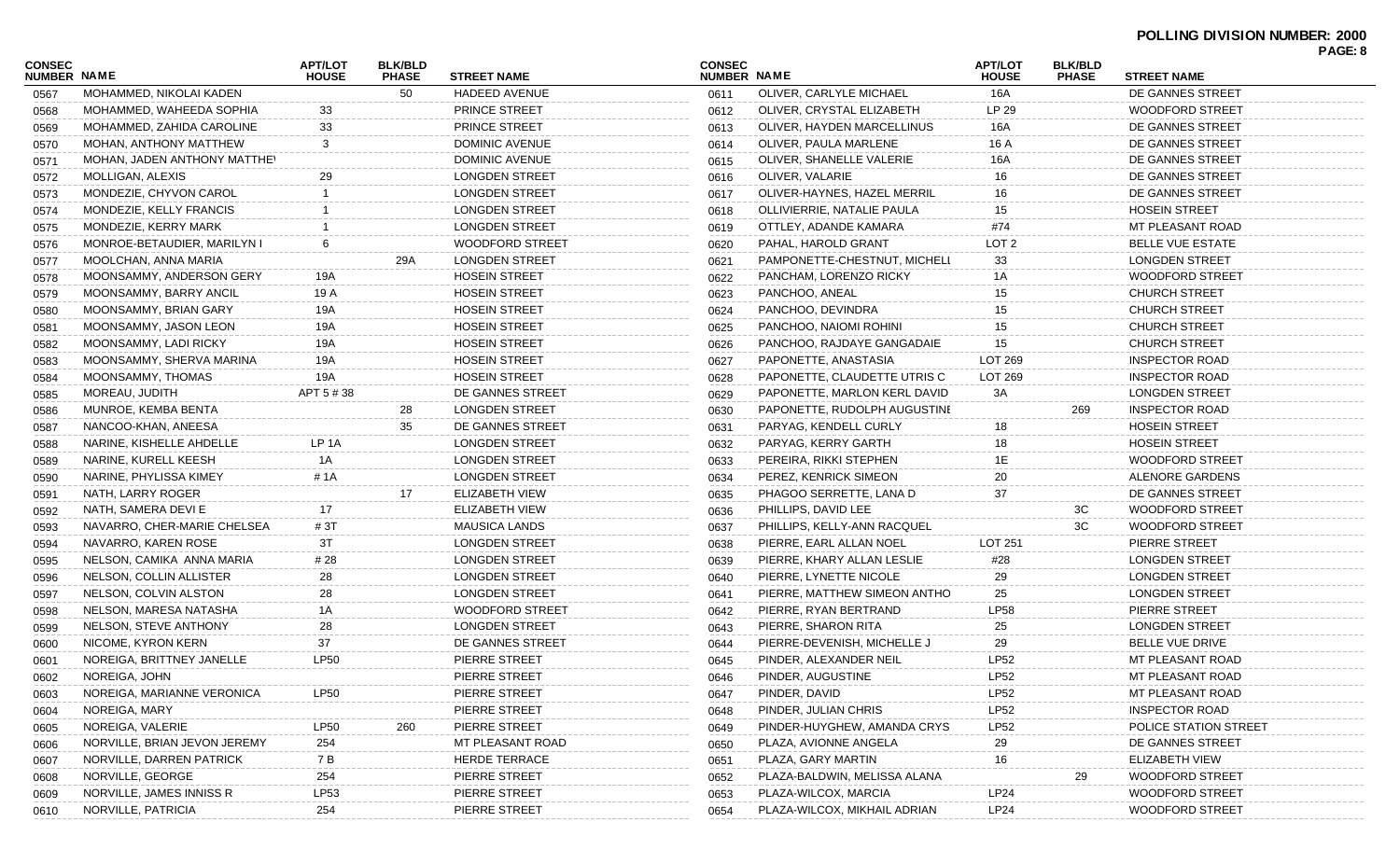## **POLLING DIVISION NUMBER: 2000 PAGE: 9**

|                                     |                               |                                |                                |                         |                              |                                     |                                |                                |                              | . nul. J |
|-------------------------------------|-------------------------------|--------------------------------|--------------------------------|-------------------------|------------------------------|-------------------------------------|--------------------------------|--------------------------------|------------------------------|----------|
| <b>CONSEC</b><br><b>NUMBER NAME</b> |                               | <b>APT/LOT</b><br><b>HOUSE</b> | <b>BLK/BLD</b><br><b>PHASE</b> | <b>STREET NAME</b>      | <b>CONSEC</b><br>NUMBER NAME |                                     | <b>APT/LOT</b><br><b>HOUSE</b> | <b>BLK/BLD</b><br><b>PHASE</b> | <b>STREET NAME</b>           |          |
| 0655                                | PLAZA-WILCOX, OSCAR ALLAN     | LP24                           |                                | <b>WOODFORD STREET</b>  | 0699                         | REYES, BRYAN                        | LP24                           |                                | <b>WOODFORD STREET</b>       |          |
| 0656                                | PLAZA-WILCOX MATTHEWS, AISHA  | LP24                           |                                | <b>WOODFORD STREET</b>  | 0700                         | REYES, CHANTELLE RAYNZER            | # 28                           |                                | <b>CALVARY HILL</b>          |          |
| 0657                                | PRIMUS. DILLON RANDOLPH       |                                | 26                             | DOMINIC AVENUE          | 0701                         | <b>REYES, CHRISTOPHER FRANCIS A</b> |                                |                                | <b>HERDE TERRACE</b>         |          |
| 0658                                | PRITCHARD MCLEAN, ALICE       |                                | 16                             | <b>HOSEIN STREET</b>    | 0702                         | REYES, JASON PETER                  |                                | 9                              | <b>HERDE TERRACE</b>         |          |
| 0659                                | PRUDENT, CARLTON RONNIE       | 17                             |                                | <b>CHURCH STREET</b>    | 0703                         | REYES, JUSTIN JOSEPH                |                                | 5D                             | <b>LONGDEN STREET</b>        |          |
| 0660                                | PRUDENT, RHONDA GABRIELLA     | 17                             |                                | <b>CHURCH STREET</b>    | 0704                         | REYES, OLIVE                        |                                |                                | <b>LONGDEN STREET</b>        |          |
| 0661                                | PRUDENT, RONNIE MICHAEL ANTOI | #17                            |                                | <b>CHURCH STREET</b>    | 0705                         | <b>REYES, SHELDON VINCENT</b>       |                                |                                | <b>HERDE TERRACE</b>         |          |
| 0662                                | QUINTERO, CATHERINE           | <b>LP51</b>                    |                                | MT PLEASANT ROAD        | 0706                         | REYES, TIMOTHY JEFFREY              |                                |                                | <b>HERDE TERRACE</b>         |          |
| 0663                                | QUINTERO, DAVID LYLE          |                                |                                | <b>HERDE TERRACE</b>    | 0707                         | <b>REYES, VERONICA</b>              |                                |                                | <b>HERDE TERRACE</b>         |          |
| 0664                                | QUINTERO, DILLON SAMUEL       | -5                             |                                | <b>HERDE TERRACE</b>    | 0708                         | REYES-RAMJOHN, CRYSTAL CATHE        |                                |                                | <b>HERDE TERRACE</b>         |          |
| 0665                                | RALPH, MICHELLE ESTHER        | LP <sub>9</sub>                |                                | <b>HOSEIN STREET</b>    | 0709                         | REYES-TREAVAJO, PATRICIA            | 31                             |                                | <b>LONGDEN STREET</b>        |          |
| 0666                                | RALPH, WHITNEY                | # 9                            |                                | <b>HOSEIN STREET</b>    | 0710                         | RICHARDS, AUBREY GARNET             | 14                             |                                | <b>HOSEIN STREET</b>         |          |
| 0667                                | RAMDASS, DHANRAJIYA           |                                |                                | ELIZABETH VIEW          | 0711                         | RICHARDS, CALLISTUS                 | 14                             |                                | <b>HOSEIN STREET</b>         |          |
| 0668                                | RAMDIAL, ANEESHA PAULINE      | 1J                             |                                | <b>WOODFORD STREET</b>  | 0712                         | RICHARDS-CROSS, ADELTRUDE           |                                | 14                             | <b>HOSEIN STREET</b>         |          |
| 0669                                | RAMDIAL, JOHN                 | 1C                             |                                | <b>WOODFORD STREET</b>  | 0713                         | RICHARDSON, GERTRUDE                | 18                             |                                | <b>HOSEIN STREET</b>         |          |
| 0670                                | RAMDIAL, JUDITH               | 1C                             |                                | <b>WOODFORD STREET</b>  | 0714                         | RICHARDSON, JASON LINDSAY           | 16                             |                                | <b>HOSEIN STREET</b>         |          |
| 0671                                | RAMDIAL, LAWRENCE             | 1C                             | 001                            | <b>WOODFORD STREET</b>  | 0715                         | ROBINSON-PICKERING, OMONIKE D       | 22                             |                                | ALENORE GARDENS              |          |
| 0672                                | RAMDIAL, MOLLY                | 1C                             |                                | <b>WOODFORD STREET</b>  | 0716                         | ROBINSON-REGIS, CAMILLE ROSE I      | 22                             |                                | ALENORE GARDENS              |          |
| 0673                                | RAMJATTAN, SUMINTRA           | 52                             |                                | <b>BELLE VUE ESTATE</b> | 0717                         | RODRIGUEZ, BRENT LEON               | 28                             |                                | <b>LONGDEN STREET</b>        |          |
| 0674                                | RAMKISSOON, ALICIA MARGARET   | 2L                             |                                | <b>LONGDEN STREET</b>   | 0718                         | RODRIGUEZ, SHERRY ANN               |                                | 16A                            | DE GANNES STREET             |          |
| 0675                                | RAMKISSOON, DERICK            |                                | 2L                             | <b>LONGDEN STREET</b>   | 0719                         | RODRIGUEZ-GORDON, LEDGAR A C        | 3                              |                                | <b>HOSEIN STREET</b>         |          |
| 0676                                | RAMKISSOON, DIRK              | 2L                             |                                | <b>LONGDEN STREET</b>   | 0720                         | ROLAND, IMANYOOEL LINCOLN           | APT 2 E                        | LOT 14                         | ST JOSEPH STREET             |          |
| 0677                                | RAMKISSOON, LYSIA             | 2L                             |                                | <b>LONGDEN STREET</b>   | 0721                         | ROMANY, SHENAI MARINA TENELLE       | #2 $F$                         |                                | <b>LONGDEN STREET</b>        |          |
| 0678                                | RAMLAKHAN, JO-ANNE FELICITAS  | 8                              |                                | <b>WOODFORD STREET</b>  | 0722                         | ROSE, CAMALITA                      | 31                             |                                | <b>LONGDEN STREET</b>        |          |
| 0679                                | RAMLAKHAN, RIKKI              |                                |                                | <b>WOODFORD STREET</b>  | 0723                         | ROSE, EUGENIA                       | 16A                            |                                | <b>LONGDEN STREET</b>        |          |
| 0680                                | RAMOUTAR, ANGLIE SHARMA       | 19                             |                                | <b>HOSEIN STREET</b>    | 0724                         | ROSE, GISELLE HAFEEZA               | 31                             |                                | <b>LONGDEN STREET</b>        |          |
| 0681                                | RAMOUTAR, GARY BASDEO         | 19                             |                                | <b>HOSEIN STREET</b>    | 0725                         | ROSE, JOSEPH JOHN CLEMETIS          | 31A                            |                                | <b>LONGDEN STREET</b>        |          |
| 0682                                | RAMPERSAD, DEVANAND RUDRAN/   |                                |                                | MT PLEASANT ROAD        | 0726                         | ROSE, RALPHI CYRIACUS               | 31                             |                                | <b>LONGDEN STREET</b>        |          |
| 0683                                | RAMPERSAD, EARL SHERWIN       | 18B                            |                                | MT PLEASANT ROAD        | 0727                         | ROSE, SIMON DIMEA                   | 16                             |                                | <b>LONGDEN STREET</b>        |          |
| 0684                                | RAMPERSAD, MARY ANN           | 5A                             |                                | MT PLEASANT ROAD        | 0728                         | ROSE, VERONICA CYNTHIA              | 31A                            |                                | <b>LONGDEN STREET</b>        |          |
| 0685                                | RAMPERSAD, NALINI LEENOI      |                                |                                | MT PLEASANT ROAD        | 0729                         | ROSE-JACKSON, LUVINA CAMELIA        | 31                             |                                | <b>LONGDEN STREET</b>        |          |
| 0686                                | RAMPERSAD, PURANDAYE          |                                |                                | MT PLEASANT ROAD        | 0730                         | ROSENBERG, NASSEBAN ZENOBIA         | 34 A                           |                                | <b>HOSEIN STREET</b>         |          |
| 0687                                | RAMPERSAD, SATTISH            |                                |                                | MT PLEASANT ROAD        | 0731                         | ROSVALL, MAURICA ELOUISE            | 1E                             |                                | <b>ST JOSEPH STREET</b>      |          |
| 0688                                | RAMROOP, JOSIAH CURTIS        | 1A                             |                                | ST JOSEPH STREET        | 0732                         | RUIZ, ANNESHA LURENCIA JOANNA       |                                |                                | POLICE STATION STREET        |          |
| 0689                                | RAMSOOK, LYNDA                | LP24                           |                                | <b>WOODFORD STREET</b>  | 0733                         | RUIZ, FORTUNIA                      |                                |                                | <b>POLICE STATION STREET</b> |          |
| 0690                                | RAMSUMAIR, JEAN-PIERRE C A    |                                |                                | ELIZABETH VIEW          | 0734                         | RUIZ, LEIGH-ANN RHEA LYDIA          |                                |                                | POLICE STATION STREET        |          |
| 0691                                | RAMSUMAIR, STEFAN ANDREAS     | #16                            |                                | ELIZABETH VIEW          | 0735                         | RUIZ, RICARDO ROLFE                 | LP51                           |                                | POLICE STATION STREET        |          |
| 0692                                | RAPHAEL, WENDYANN CAROLYN     | LP20                           |                                | <b>WOODFORD STREET</b>  | 0736                         | SALAVARIA, DAVID                    | 1G                             |                                | ST JOSEPH STREET             |          |
| 0693                                | RAWLINS, JEAN-LUC ARLI        | 37                             |                                | DE GANNES STREET        | 0737                         | SALAVARIA-ASSUE, SUSAN DONNA        | 19                             |                                | <b>ST JOSEPH STREET</b>      |          |
| 0694                                | <b>REGIS, FRITZ HUDSON</b>    | 22                             |                                | ALENORE GARDENS         | 0738                         | SAMLAL, SAMANTHA SHAMEKA A          |                                |                                | <b>WOODFORD STREET</b>       |          |
| 0695                                | REYES, ALISHA BARBARA         | #9                             |                                | <b>HERDE TERRACE</b>    | 0739                         | SAMUELS, NATHAN CHRISTOPHER         |                                | 2L                             | <b>LONGDEN STREET</b>        |          |
| 0696                                | REYES, ALLISTER REYNALDO      | 9                              |                                | <b>HERDE TERRACE</b>    | 0740                         | SANCHEZ, ANDRITTER                  | LP 17                          |                                | MT PLEASANT ROAD             |          |
| 0697                                | REYES, ANACLETUS DONALD       |                                |                                | PIERRE STREET           | 0741                         | SANCHEZ, CHELSEA NATALIA            |                                |                                | <b>LONGDEN STREET</b>        |          |
| 0698                                | REYES, ANGELA JOSEPHINE       | 9А                             |                                | <b>HERDE TERRACE</b>    | 0742                         | SANCHEZ, RICALDO ISAIAH             |                                |                                | <b>LONGDEN STREET</b>        |          |
|                                     |                               |                                |                                |                         |                              |                                     |                                |                                |                              |          |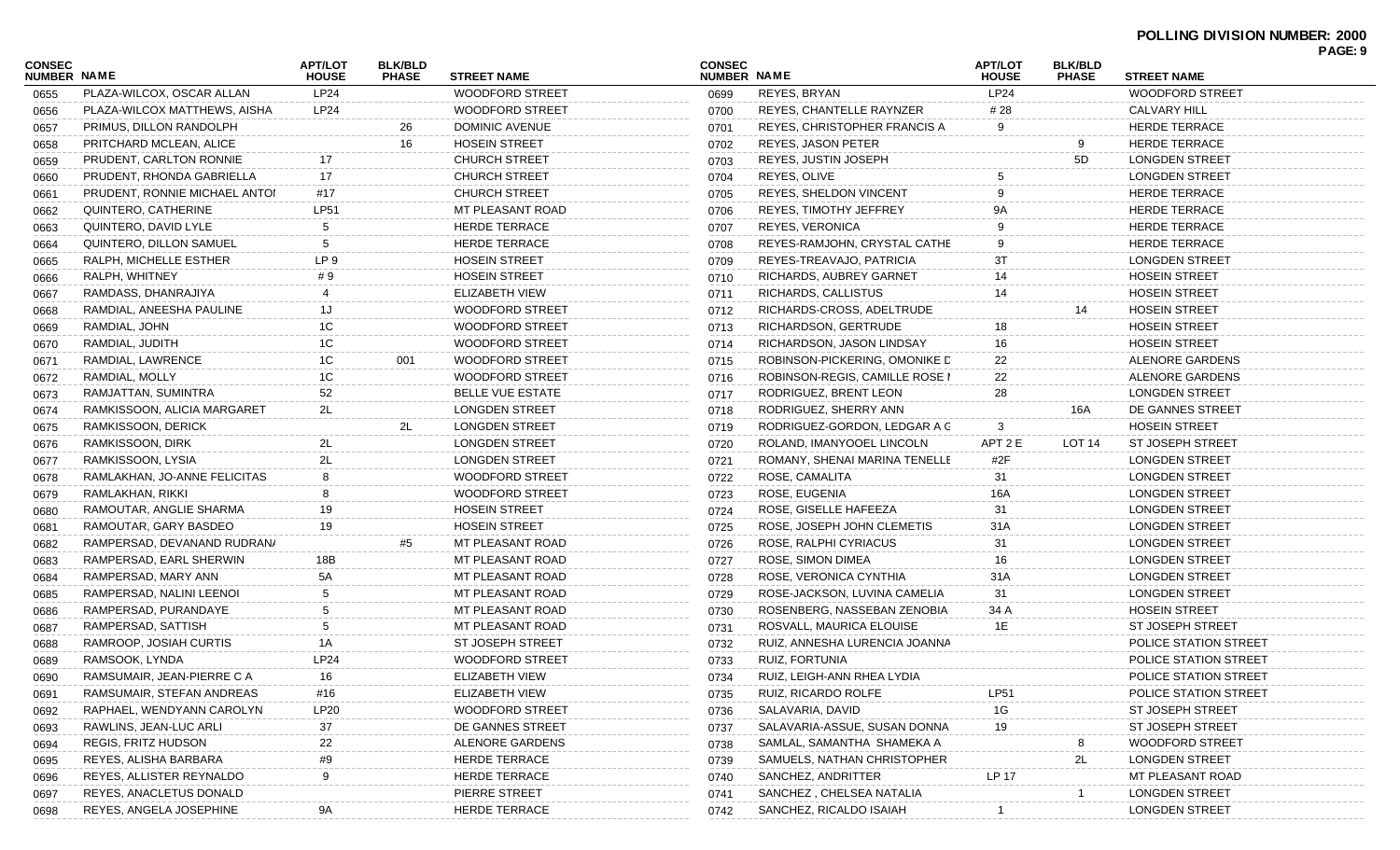## **POLLING DIVISION NUMBER: 2000**

| CONSEC<br><b>NUMBER NAME</b> |                               | APT/LOT<br><b>HOUSE</b> | <b>BLK/BLD</b><br><b>PHASE</b> | <b>STREET NAME</b>      | <b>CONSEC</b><br>NUMBER NAME |                                | APT/LOT<br><b>HOUSE</b> | <b>BLK/BLD</b><br><b>PHASE</b> | <b>PAGE: 10</b><br><b>STREET NAME</b> |
|------------------------------|-------------------------------|-------------------------|--------------------------------|-------------------------|------------------------------|--------------------------------|-------------------------|--------------------------------|---------------------------------------|
| 0743                         | SANCHEZ, RICARDO WALTER       |                         |                                | <b>LONGDEN STREET</b>   | 0787                         | SPRINGER, EDMOND               | 1K                      |                                | <b>WOODFORD STREET</b>                |
| 0744                         | SANCHEZ, RICHARD MARK         | LP 19                   |                                | MT PLEASANT ROAD        | 0788                         | SPRINGER, GABRIELLA CAELA-MAR  | 1K                      |                                | <b>WOODFORD STREET</b>                |
| 0745                         | SANCHEZ, RICK ZACHARY         |                         |                                | <b>LONGDEN STREET</b>   | 0789                         | SPRINGER, VALUNA               | 1K                      |                                | <b>WOODFORD STREET</b>                |
| 0746                         | SANCHEZ, ROSE-MARIE           | LP 19                   |                                | MT PLEASANT ROAD        | 0790                         | SPRINGER, WAYNE ANDRE          | 80                      |                                | WOODFORD STREET                       |
| 0747                         | SANCHEZ, SANDRA REGINA        |                         |                                | <b>LONGDEN STREET</b>   | 0791                         | SUPERVILLE, GENEVIEVE JEAN     | 1B                      |                                | <b>WOODFORD STREET</b>                |
| 0748                         | SANCHEZ, SHENELLE JENESIA     | #1                      |                                | <b>LONGDEN STREET</b>   | 0792                         | SUPERVILLE, SOLOMON JOSEPH     | 11                      |                                | <b>CHURCH STREET</b>                  |
| 0749                         | SANCHEZ-DOLLOWAY, GERALINE    | 17                      |                                | MT PLEASANT ROAD        | 0793                         | SURAJ-RAMPERSAD, KELLY RESHN   | 2 N                     |                                | <b>LONGDEN STREET</b>                 |
| 0750                         | SANDY, SHERWIN GARNET         | 23                      |                                | <b>LONGDEN STREET</b>   | 0794                         | TANG-KWOK, VANESSA             |                         |                                | <b>WOODFORD STREET</b>                |
| 0751                         | SANDY, SILVON GARVIN          | 23                      |                                | KING STREET             | 0795                         | TAYLOR, CHARMAIN JO-ANN        | 29                      |                                | DE GANNES STREET                      |
| 0752                         | SANKAR, SHAMALEE SHAMDAY      | # 8                     |                                | <b>WOODFORD STREET</b>  | 0796                         | TEELUCK, RAJNEE                | 37                      |                                | LONGDEN STREET                        |
| 0753                         | SANKAR-REYES, PRABOODAYE      | 9                       |                                | <b>HERDE TERRACE</b>    | 0797                         | THOMAS, DAWN EDWINA TAMARA     | APT <sub>3</sub>        | #6                             | DE GANNES STREET EXTENSION            |
| 0754                         | SCOTT, ALVIN EDWARD           | 8                       |                                | WOODFORD STREET         | 0798                         | THOMAS, DOMINIC GERARD IVOR    | 10                      |                                | <b>CHURCH STREET</b>                  |
| 0755                         | SCOTT, DESIREE ABIGAIL C      | LP#52                   |                                | <b>INSPECTOR ROAD</b>   | 0799                         | THOMAS, NICOLE BERNADETTE      | 10                      |                                | <b>CHURCH STREET</b>                  |
| 0756                         | SCOTT, GABRIELLA CELINE       | 44                      |                                | ALENORE GARDENS         | 0800                         | THOMAS, VICTOR                 | <b>LP52</b>             |                                | MT PLEASANT ROAD                      |
| 0757                         | SCOTT, HELEN JOSEPHINE        | $#1-3$                  |                                | HADEED AVENUE           | 0801                         | TINTO, ANDREW DANIEL           | #4                      |                                | <b>QUEEN STREET</b>                   |
| 0758                         | SCOTT, SARAH JOSEANN          |                         |                                | WOODFORD STREET         | 0802                         | <b>TORRES, ETHELBERT</b>       | 18                      |                                | <b>HOSEIN STREET</b>                  |
| 0759                         | SEEPAUL, RAJDAYE              |                         |                                | <b>ELIZABETH VIEW</b>   | 0803                         | <b>TORRES, LENNARD</b>         |                         |                                | <b>KING STREET</b>                    |
| 0760                         | SEEPAUL, SHASTRI YUVRAJ T     |                         |                                | ELIZABETH VIEW          | 0804                         | TORRES, LISA KAREN             | 18                      |                                | <b>HOSEIN STREET</b>                  |
| 0761                         | SEEPAUL, SHIVA SAMRAJ         |                         |                                | ELIZABETH VIEW          | 0805                         | TORRES, STACY MARIA            | LP 3-17                 |                                | PIERRE STREET                         |
| 0762                         | SELF, JENNY                   | 30                      |                                | <b>LONGDEN STREET</b>   | 0806                         | TOTESAUT, ANTHONY              | 3L                      |                                | <b>LONGDEN STREET</b>                 |
| 0763                         | <b>SELF, STEVE AUSTIN</b>     | #25                     |                                | <b>LONGDEN STREET</b>   | 0807                         | TOTESAUT, HANNAH JUANITA ELMII | 2                       | 3                              | <b>LONGDEN STREET</b>                 |
| 0764                         | SERRETTE, FAITH SHAUNTEL M    | #37                     |                                | DE GANNES STREET        | 0808                         | TOTESAUT, THERESA              | 3L                      |                                | LONGDEN STREET                        |
| 0765                         | SERRETTE, RICHARD PETER       | 37                      |                                | DE GANNES STREET        | 0809                         | TOUSSAINT, AVERNELL RAIANNA    | LP52A                   |                                | POLICE STATION STREET                 |
| 0766                         | SHOY, LOUISGIE NIGEL JOHN     | #13A                    |                                | LONGDEN STREET          | 0810                         | TOUSSAINT, EUSEBIUS            | <b>LP53</b>             |                                | POLICE STATION STREET                 |
| 0767                         | SHOY, MICHELLE NICOLE BRIDGET | 13                      |                                | <b>LONGDEN STREET</b>   | 0811                         | TOUSSAINT, HASLEY ALBERT MARK  | 2                       |                                | <b>KING STREET</b>                    |
| 0768                         | SHOY, SHELDON SAVILLE         | 13A                     | A                              | <b>LONGDEN STREET</b>   | 0812                         | TOUSSAINT, SHIRLEY-ANN         | <b>LP50</b>             |                                | PIERRE STREET                         |
| 0769                         | SIMON, ANGELA ROSALIND ANN    | LOT34                   | 034                            | ALENORE GARDENS         | 0813                         | TOUSSAINT, THERESA             |                         |                                | <b>QUEEN STREET</b>                   |
| 0770                         | SIMON, GERARD ANTHONY BERTRA  | 34                      |                                | ALENORE GARDENS         | 0814                         | TRABOULAY, CHESTER STEPHEN     | 15                      |                                | <b>HOSEIN STREET</b>                  |
| 0771                         | SIMON, MARIANNE KATHERINE     | 34                      |                                | ALENORE GARDENS         | 0815                         | TRABOULAY, REJEAN MELISSE      | #15                     |                                | <b>HOSEIN STREET</b>                  |
| 0772                         | SINGH, AJIT BEESHAM           | LOT30                   |                                | BELLE VUE DRIVE         | 0816                         | TRABOULAY, SHAWN LAWRENCE      | 015                     |                                | <b>HOSEIN STREET</b>                  |
| 0773                         | SINGH, HEMRAJ HARRY           | 30                      |                                | BELLE VUE DRIVE         | 0817                         | TREAVAJO, COLLEEN ANTOINETTE   | 3T                      |                                | <b>LONGDEN STREET</b>                 |
| 0774                         | SINGH, KRISTINA               | 36                      |                                | ALENORE GARDENS         | 0818                         | VALENTINE, CAMILLE NATASHA     | 17                      |                                | <b>HOSEIN STREET</b>                  |
| 0775                         | SINGH, PRAIMWATIE             | LOT <sub>30</sub>       |                                | <b>BELLE VUE ESTATE</b> | 0819                         | VALENTINE, CURTIS GARY         | 19                      |                                | <b>HOSEIN STREET</b>                  |
| 0776                         | SINGH, REESA MEERA            | LOT <sub>30</sub>       |                                | ALENORE GARDENS         | 0820                         | <b>VALENTINE, ESTHER</b>       | 19A                     |                                | <b>HOSEIN STREET</b>                  |
| 0777                         | SINGH, SATYAM KHEMCHAND       | LOT <sub>30</sub>       |                                | BELLE VUE DRIVE         | 0821                         | VALENTINE, FLORENCIA           | 19A                     |                                | <b>HOSEIN STREET</b>                  |
| 0778                         | SINGH, SUNEESH KHEMAJIT       | LOT30                   |                                | BELLE VUE DRIVE         | 0822                         | VALENTINE, MARY VIRGINIA       | 19A                     |                                | <b>HOSEIN STREET</b>                  |
| 0779                         | SITAHAL, PATRICIA             | 72                      |                                | ALENORE GARDENS         | 0823                         | VALENTINE, SHANICE NAKEISHA    | 19A                     |                                | <b>HOSEIN STREET</b>                  |
| 0780                         | SMITH, MINDY ANGEL            | $33\,$                  |                                | <b>LONGDEN STREET</b>   | 0824                         | VALENTINE, SIMEON              | 19A                     |                                | <b>HOSEIN STREET</b>                  |
| 0781                         | SMITH, REMI                   | 32                      |                                | <b>LONGDEN STREET</b>   | 0825                         | VALENTINE-ASSALAM, JEANETTE R  | 17                      |                                | <b>HOSEIN STREET</b>                  |
| 0782                         | SNAGGS, ZAMEER                | 29                      |                                | BELLE VUE DRIVE         | 0826                         | VIDALE, CHARLES                | 19C                     |                                | <b>HOSEIN STREET</b>                  |
| 0783                         | SOLOZANO, GRANT DAVE          | 51                      |                                | PIERRE STREET           | 0827                         | VIDALE, KEAGAN CHARLES         |                         | 19C                            | <b>HOSEIN STREET</b>                  |
| 0784                         | SOLOZANO, SHERECE MARIAN      | $L-P51$                 |                                | PIERRE STREET           | 0828                         | VIEIRA-REYES, GABRIELLA ANNA-M |                         |                                | <b>HERDE TERRACE</b>                  |
| 0785                         | SORZANO, ALEXANDER MIKEY      | 16                      |                                | <b>LONGDEN STREET</b>   | 0829                         | VILLAROEL, GREGORY             | 1B                      |                                | WOODFORD STREET                       |
| 0786                         | SPRINGER, ALICIA RACHAEL      | 1K                      |                                | WOODFORD STREET         | 0830                         | VINCENT, KYLE PATRICK          | $2 - 0$                 |                                | <b>LONGDEN STREET</b>                 |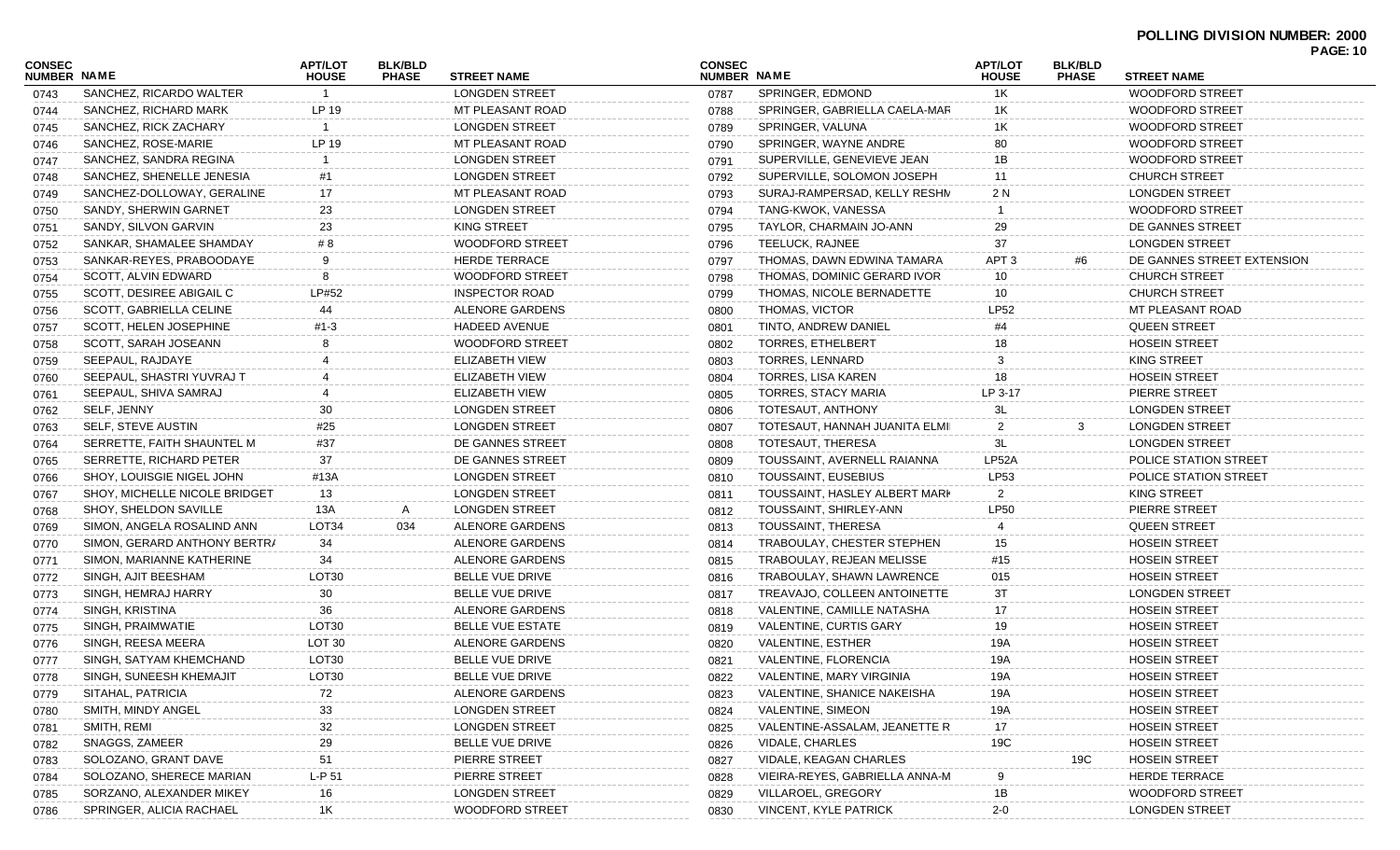| <b>CONSEC</b><br><b>NUMBER NAME</b> |                                  | <b>APT/LOT</b><br><b>HOUSE</b> | <b>BLK/BLD</b><br><b>PHASE</b> | <b>STREET NAME</b>         |
|-------------------------------------|----------------------------------|--------------------------------|--------------------------------|----------------------------|
| 0831                                | VINCENT, LESELLE KAREN           | $2 - 0$                        |                                | <b>LONGDEN STREET</b>      |
| 0832                                | <b>VINCENT, PATRICK ANDREW</b>   | $2 - 0$                        |                                | <b>LONGDEN STREET</b>      |
| 0833                                | <b>VOISIN, VALENTINE</b>         | 1A                             | Α                              | <b>WOODFORD STREET</b>     |
| 0834                                | WALKER, WYCLIFFE WILMONT         | #6                             |                                | <b>HOSEIN STREET</b>       |
| 0835                                | WALLEN-LOPEZ, ANGELA             | 36                             |                                | <b>LONGDEN STREET</b>      |
| 0836                                | WARD, MARC-ANTHONY               | 18A                            |                                | <b>QUEEN STREET</b>        |
| 0837                                | WARRICK, JACY URBAN JEROME       | 5C                             |                                | POLICE STATION STREET      |
| 0838                                | <b>WARRICK, JUSTIN CHRISTIAN</b> | 5C                             |                                | POLICE STATION STREET      |
| 0839                                | WELLINGTON, DWAYNE DENZELL       | 402                            |                                | POLICE STATION STREET      |
| 0840                                | <b>WELLINGTON, MARCIA</b>        | 402                            |                                | <b>INSPECTOR ROAD</b>      |
| 0841                                | WHITE, BELINDA MELISSA FRANCES   | #1 H                           |                                | ST JOSEPH STREET           |
| 0842                                | WILLIAMS, AISHA ANGELIQUE E      | 28A                            |                                | <b>LONGDEN STREET</b>      |
| 0843                                | WILLIAMS, CANDICE REGINA TAMAI   | LP 50                          |                                | <b>DOMINIC AVENUE</b>      |
| 0844                                | WILLIAMS, JASON JESSE            | 1 A                            |                                | <b>WOODFORD STREET</b>     |
| 0845                                | WILLIAMS, JEMMA                  | 1E                             |                                | <b>WOODFORD STREET</b>     |
| 0846                                | WILLIAMS, KYOMIE JANELLE         |                                | 1A                             | <b>WOODFORD STREET</b>     |
| 0847                                | <b>WILLIAMS, PATRICIA</b>        | 23                             |                                | LONGDEN STREET             |
| 0848                                | <b>WILLIAMS, TRISTON STEPHEN</b> | 1 A                            |                                | <b>WOODFORD STREET</b>     |
| 0849                                | WILLIAMS, TYRONE ALSTON M JR     |                                |                                | LONGDEN STREET             |
| 0850                                | WILLIAMS-PHILLIP, AKIELA ADANNA  | #28                            |                                | <b>LONGDEN STREET</b>      |
| 0851                                | WILSON, ALVIN CORNELIUS          | 19                             |                                | ALENORE GARDENS            |
| 0852                                | WILSON-HENRY, LEE-ANNE A T       |                                | <b>LP73</b>                    | DE GANNES STREET EXTENSION |
| 0853                                | WILSON-PIERRE, NAKITA SANDY      | 32                             |                                | LONGDEN STREET             |
| 0854                                | WINCHESTER, SHURWAYNE CLAYT      |                                | 13                             | <b>HOSEIN STREET</b>       |
| 0855                                | WISEMAN, AMANDA CORINNE          | 17                             |                                | <b>HOSEIN STREET</b>       |
| 0856                                | WISEMAN, BERNARD LEON            | 17                             |                                | <b>HOSEIN STREET</b>       |
| 0857                                | WISEMAN, CATHARINA DENISE        |                                | 17                             | <b>HOSEIN STREET</b>       |
| 0858                                | WISEMAN, DANIEL KESTON           |                                | 17                             | <b>HOSEIN STREET</b>       |
| 0859                                | WISEMAN, DYLAN RONDELL           | 17                             |                                | <b>HOSEIN STREET</b>       |
| 0860                                | WISKY, MARGARET                  | 29 A                           |                                | <b>LONGDEN STREET</b>      |
| 0861                                | YEE KON CHUNG, BRYAN AARON       | 266                            |                                | POLICE STATION STREET      |
| 0862                                | YEE KON CHUNG, TISHA MARIA       | 266                            |                                | POLICE STATION STREET      |
| 0863                                | YEE SHONG-KANHAI, JENNY WEND'    | 10                             |                                | ELIZABETH VIEW             |
|                                     |                                  |                                |                                |                            |